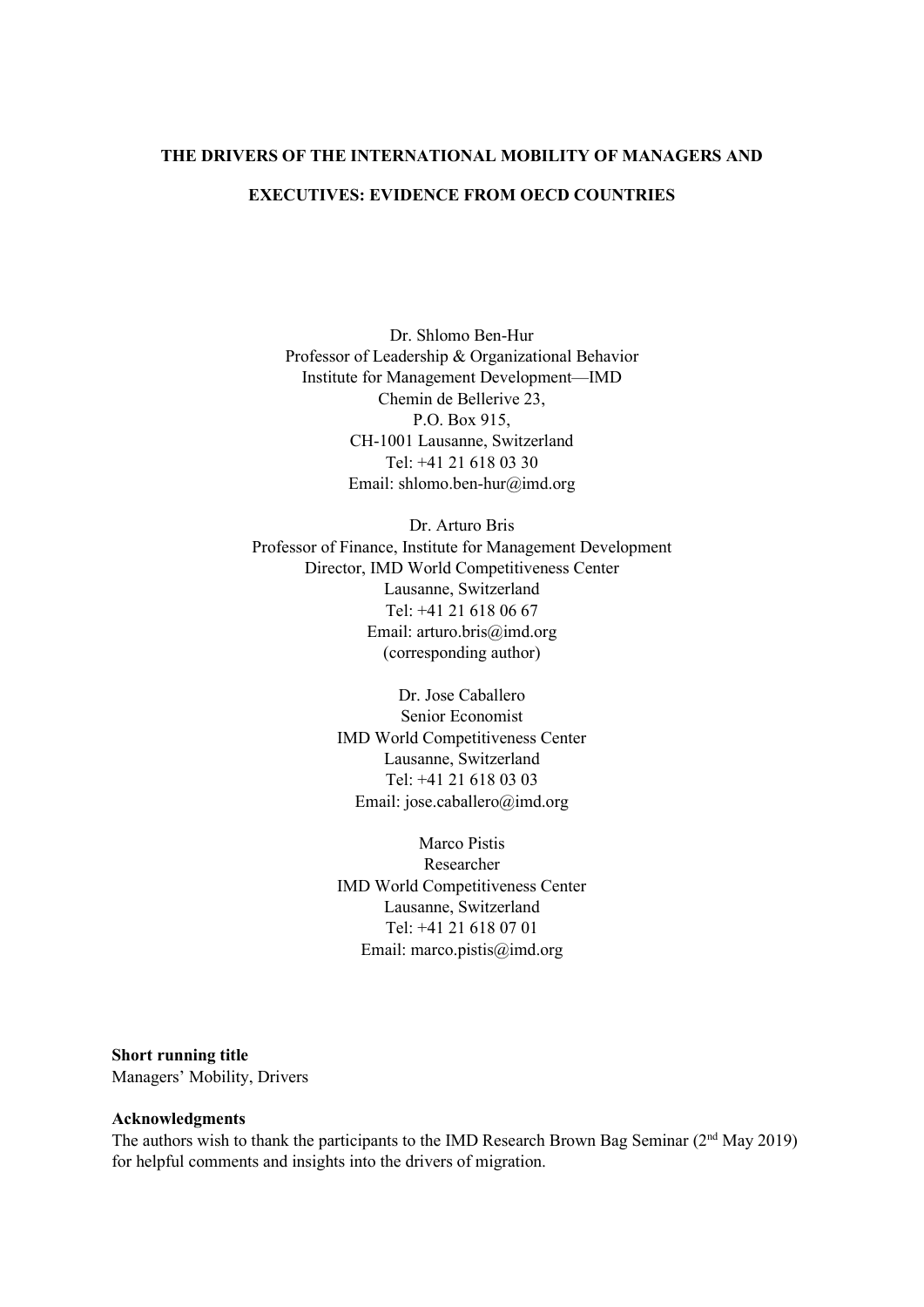## **Abstract**

This paper investigates the drivers of managers' and executives' migration to OECD countries. It builds a model based on four attractiveness factors of the country of destination. Namely, economic conditions, cultural affinity, institutions and quality of life. The paper finds that economic incentives do not motivate managers' nor executives' mobility. Instead, it is the quality of life, some cultural aspects and the institutional quality of the country of destination that drives mobility. These findings have implications for international firms' recruitment strategies and for countries aiming to attract highly skilled talent.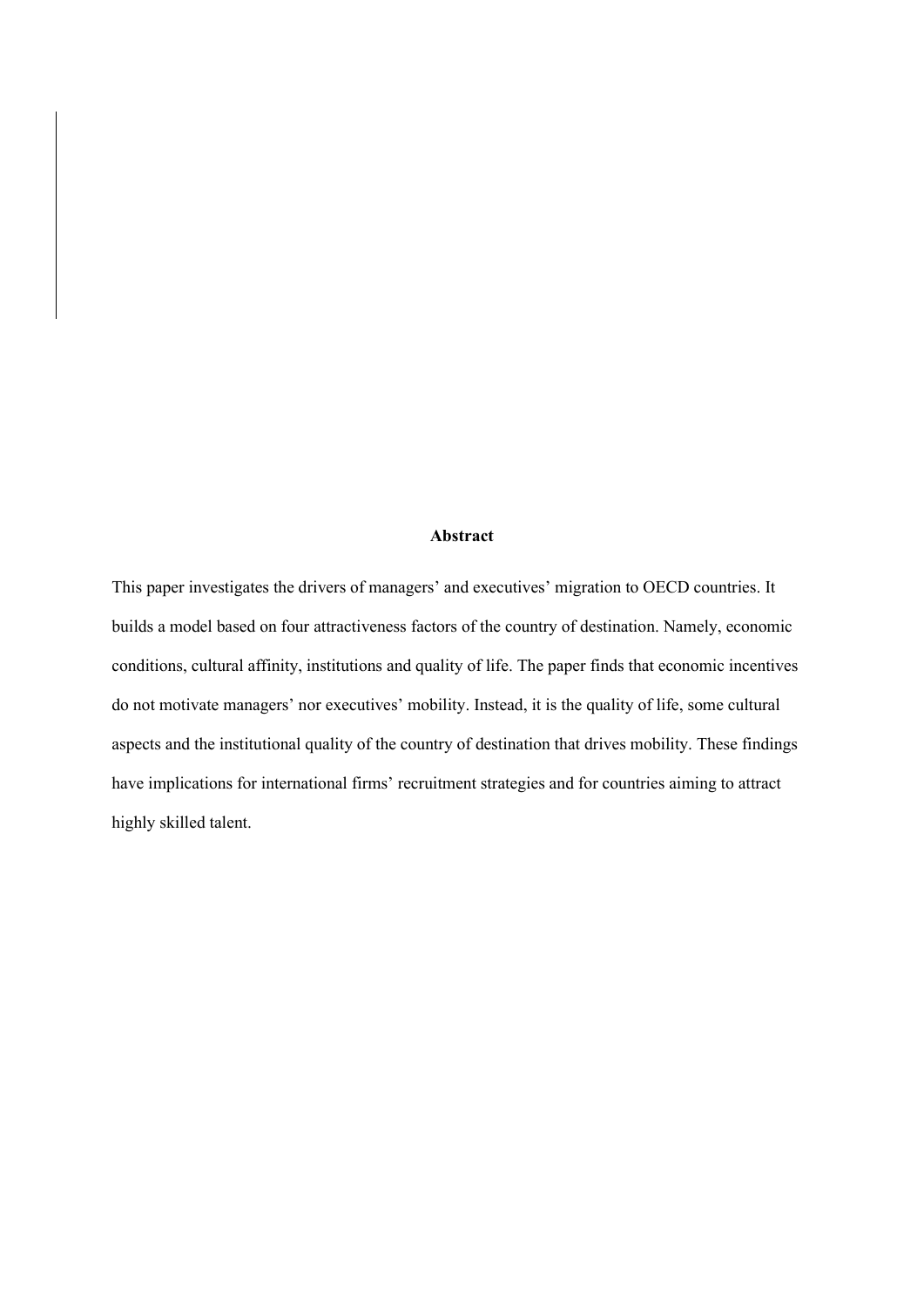#### **INTRODUCTION**

It is generally agreed that the migration of highly skilled talent leads to positive spill-over effects in the destination country (Peri, 2016). It is also agreed that managers and executives have a positive impact on organizational performance (see e.g., Day & Lord, 1988; Thomas, 1988). More specifically, CEOs' international experience (e.g., time spent abroad) has a significant effect on firms' performance (Le  $\&$ Kroll, 2017). Access to the global highly skilled talent pool, particularly to managers, is thus essential for the success of organizations. In this context, it becomes fundamental to understand what drives the international mobility of managers, and, therefore, the factors that give a "talent competitive advantage" to countries in terms of attracting highly skilled foreign personnel.

In this paper, we distinguish between "managers" and "executives." We do not base this distinction on skills or competencies, but on the job performed. "Managers" refer to individuals with tertiary education and higher that perform a non-manual activity. Within managers, we define the term "executives" as C-level executives, that is, managers with the highest level of seniority. While all executives are managers, not all managers are executives.

Arguably, income improvements play a key role in determining the overall migration flows (Grogger & Hanson, 2011). Specifically, talent moves to where skills can be developed and where the return on those skills is greatest (Dustmann, Fadlon & Weiss, 2011). In other words, countries that offer higher wages and career opportunities, attract talent (Biondo, Monteleone, Skonieczny & Torrisi (2012). Inkson, et al. (2004) suggest that underlining talent flows is a combination of factors not necessarily linked to economic issues. It is thus recognized that access to networks (e.g., ethnic) in the destination country plays a key role in attracting migrants (Liebig & Sousa-Poza, 2005; Pedersen, Pytlikova & Smith, 2008). Other driving factors are the political system, legal environment and the characteristics of the workforce (Tarique & Schuler, 2010). In addition, immigration policies (Bonjour, 2011; Czaika & De Haas, 2013) have a significant impact on flows. Language (e.g., linguistic proximity), also drives the overall migration patterns (Adserà & Pytliková, 2015). All these previous studies consider worker migration in general, without distinguishing them by skills or seniority. In the case of highly skilled talent, national identity (or how people define themselves following the characteristics they believe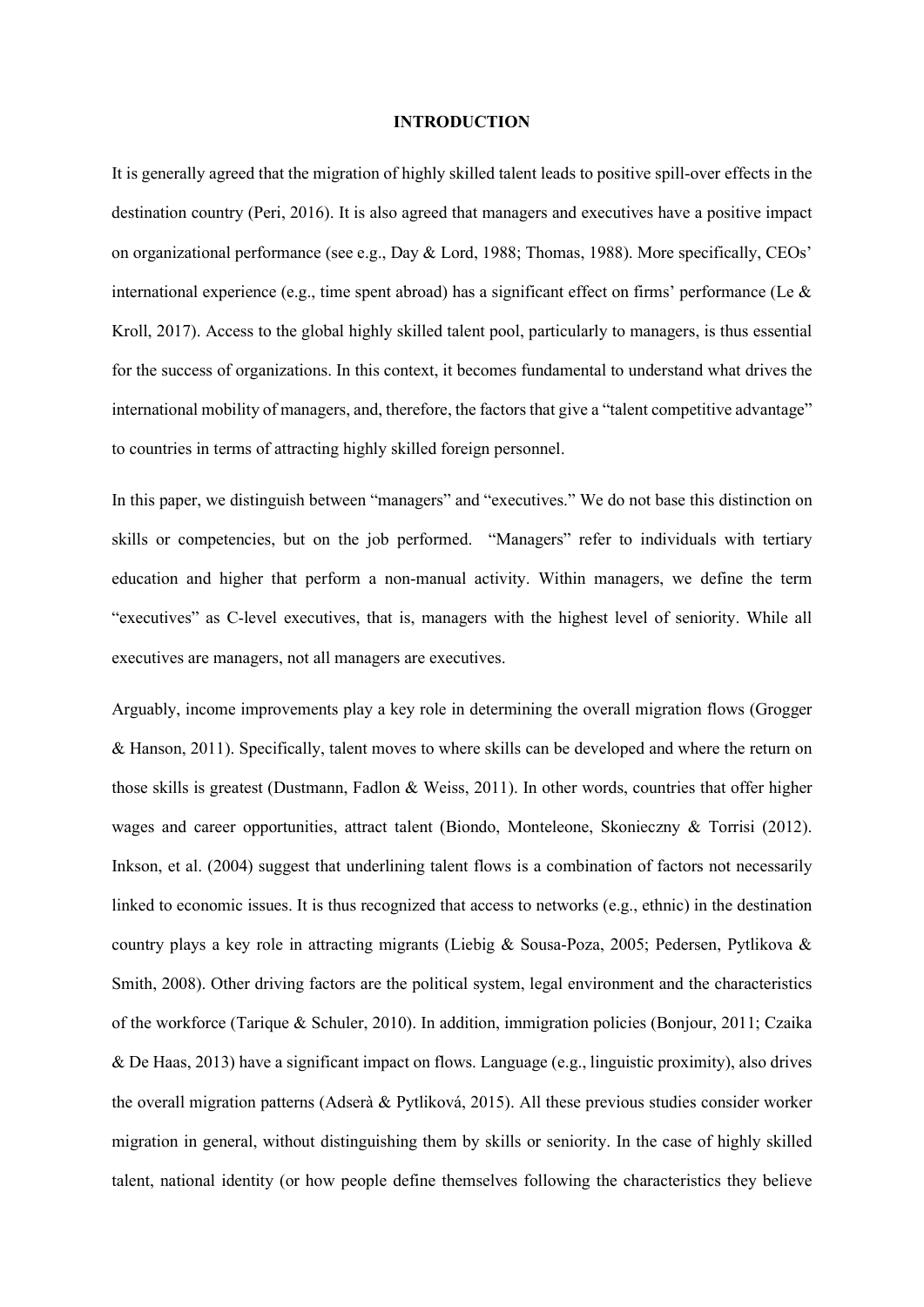define their community) is an additionally significant factor for flows (De Cieri, Sheehan, Costa, Fenwick & Cooper, 2009).

The focus of the literature varies. Sections of the literature concentrate on the analysis of global migration flows in general (see e.g., Docquier, Marfouk, Salomone & Sekkat, 2012; Kerr, Kerr, Özden & Parsons, 2016; Mayda, 2010). This part of the literature looks at the macroeconomic factor that affect these flows (e.g., differences in income per capita) and demographic imbalances (e.g., young individuals migrating to countries with high levels of elderly population) between country of origin and destination. Other sections of the literature are country-specific and analyse the drivers of highly skilled talent flows from those countries (see e.g., Biondo, et al., 2012; Inkson, et al., 2004; Jackson, et al., 2005) but fall short of assessing the factors behind managers' migration. We intend to bridge these two strands of the literature by specifically assessing the drivers of the mobility of international executives across countries. Our study covers the stock of migrants (working age 15 to 65) originating in 190 countries in the period 2010–2011 and migrating to 32 OECD countries.

To do this, we build on current models to further probe the migration of highly skilled talent to focus on managers' mobility. Our objective is to capture the impact of the factors generally assumed to drive migration—economic, cultural and institutional—on managers' mobility. We build a model around four factors: economic conditions, cultural affinity, institutions and quality of life. We assume that these factors compose a broader basis which drives migration. To empirically estimate the proposed model, we use fixed effect (FE) regressions to capture the impact of these factors on the stock of migrants available in OECD countries during the period under study. It is important to note that the model does not consider push factors (i.e., factors that lead individuals to emigrate from a country) because our analysis is particularly interested in the factors that make the receiving countries in our sample attractive, especially for managers and executives (i.e., pull factors).

We go on to carry several specifications of the model, comparing the impact of the different attractiveness factors on the migration of the following groups: lower skilled, highly skilled, managers and executives. We find that quality of life has a more significant role in driving the mobility of C-level executives than economic measures do. For example, if Spain's quality of life improves to a level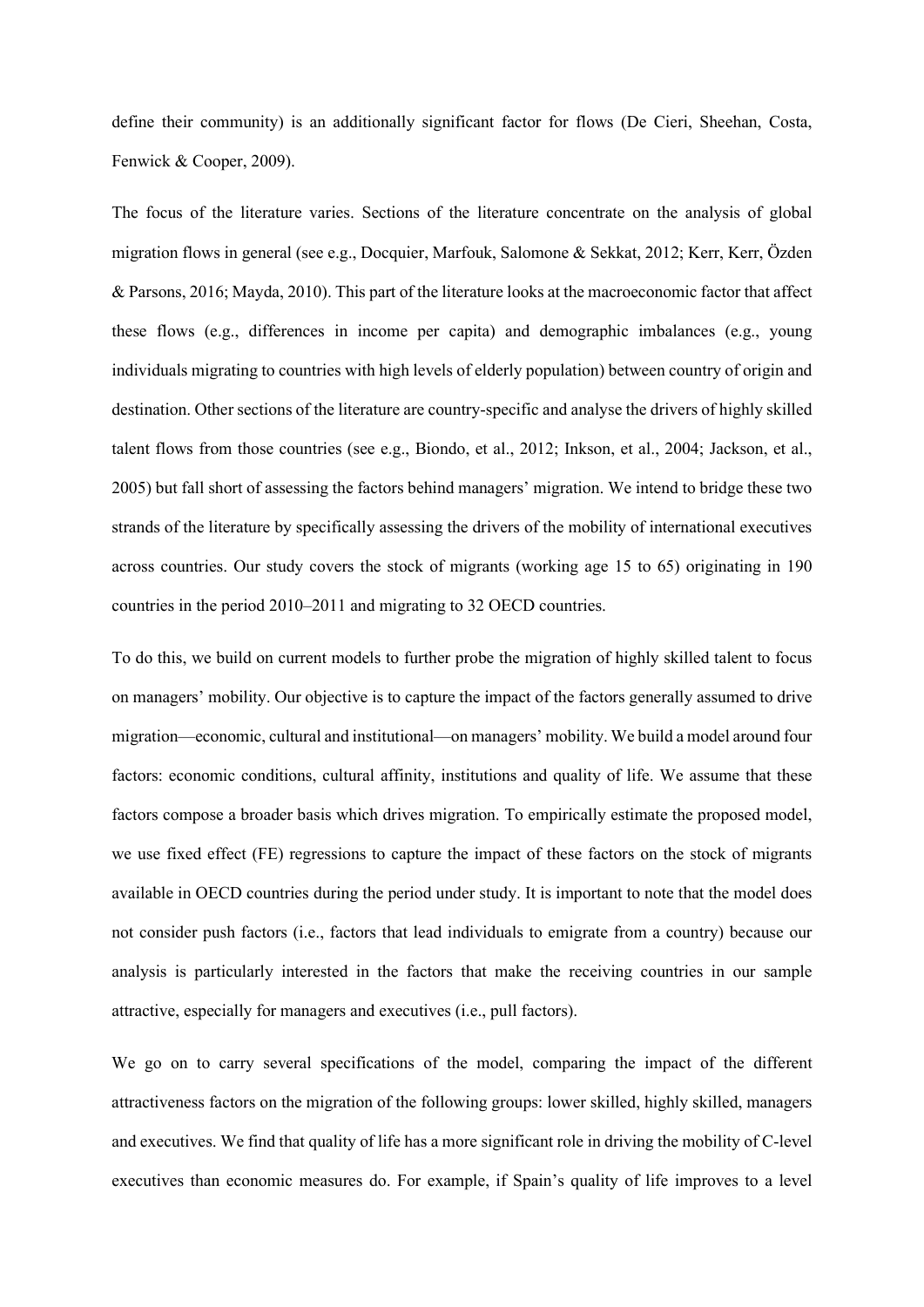comparable to that of Switzerland, it would increase the number of foreign C-level executives by 50%. In addition, ethnic relations may not be significant for managers, but they are for the overall highly skilled migrant sample, a finding which differs from that generally proposed in the literature. As several past studies have found, we find that women tend to migrate less than men. Our results also show that female managers and executives are less likely to migrate than lower skilled females.

These results have implications for the recruitment/relocation strategies of global companies. International enterprises attempting to maximize their access to the talent pool of international managers, for instance, can develop packages that capitalize on the particularities of the quality of life of the potential destination country. Such packages can contribute to streamlining the process and focusing on candidates' needs to increase the likelihood of relocation. Our results, in addition, have policy implications in terms of the "branding" of countries whose aim is to attract managers and other highly skilled talent.

The first section looks at the stock of migrants among the economies in our sample, highlighting the different trends experienced by OECD countries. The second section provides the background to our study and develops a set of hypotheses. The third section discusses the data and variables employed in the construction of our model. Following this discussion, the fourth section describes the empirical model. Section five estimates the proposed model and discusses results. Section six concludes.

## **OVERVIEW OF MIGRANT STOCKS**

In this paper, lower skilled migrants refer to those individuals who undertake manual jobs or perform tasks such operating machinery. Lower skilled migrants have obtained basic or secondary education (see skill level 1 and 2 in ILO, 2012). Highly skilled migrants are those who have completed higher education for a period of three years after secondary school or have obtained a first degree. They undertake complex jobs (e.g., technical tasks) which require theoretical knowledge with specialization in a particular field (see skill level 3 and 4 in ILO, 2012). Managers refer to individuals with a tertiary level of education or higher who fall into the ISCO-08 occupational category 1 which includes chief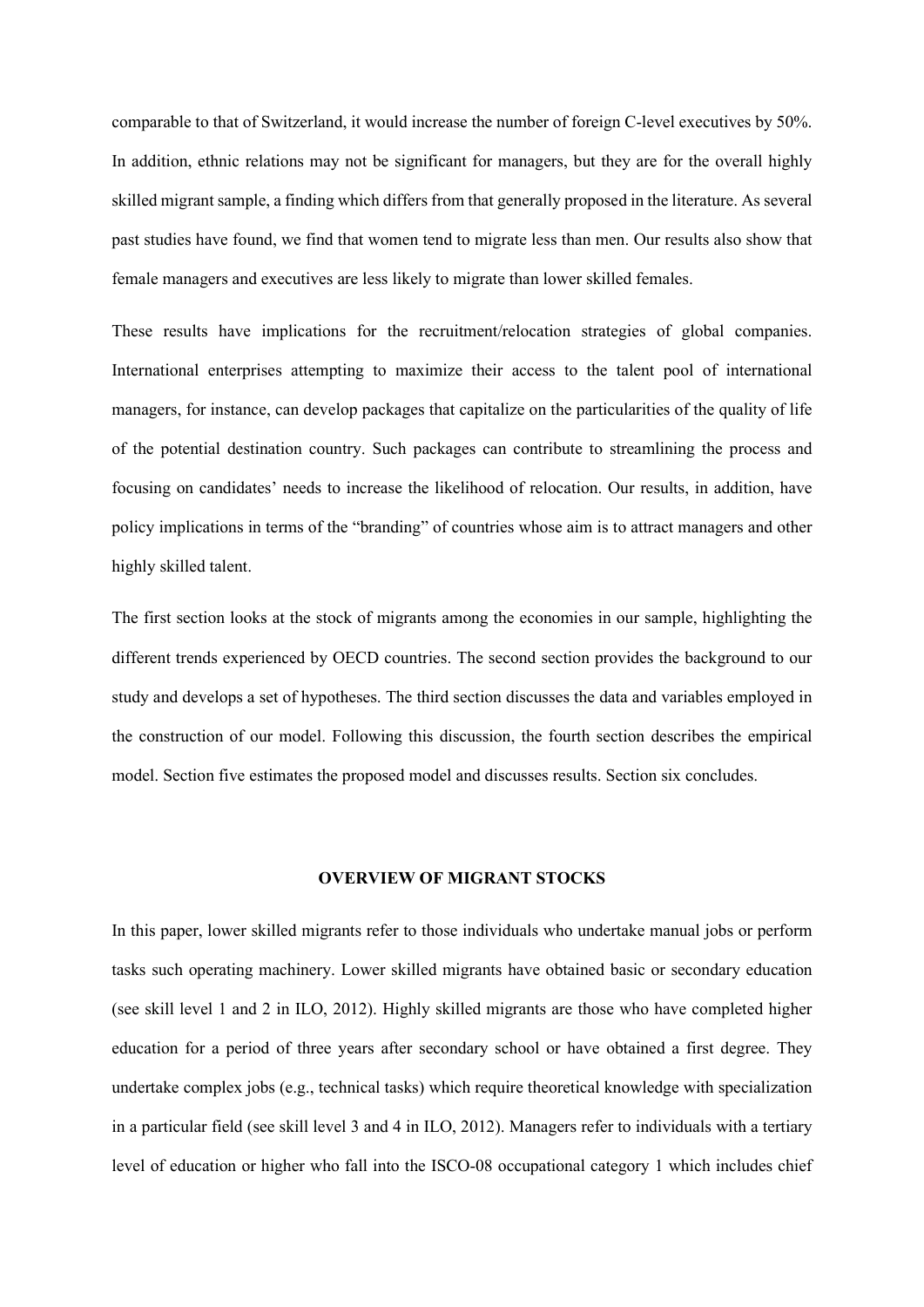executives and senior officials, and managers working in all sectors. Managers' tasks include to plan and direct the overall activities of organizations through the formulation of and evaluation of policies and procedures. Executives refer to managing directors and chief executives who lead their organizations with the support of managers. In addition to performing strategic functions such as policy development, executives' tasks include "presiding over or participating in the proceedings of … boards of directors and committees" and selecting senior staff (ILO, 2012: 88). To be clear, the highly skilled sample includes the managers' sample which in turn incorporates that of executives.

In this section, we review the stock of highly skilled migrants, managers and executives in 32 OECD countries in 2010–2011. Figure 1 exhibits the number of migrants in the total working population in the OECD countries. It shows that, in our sample, Luxembourg has the highest percentage of migrants (about 28%), followed by Switzerland (approximately 22%), New Zealand (about 19.5%), Israel and Australia (both at around 18%). Figure 2 presents the overall stock of highly skilled migrants. It shows that the USA has a disproportionate level of attractiveness for highly skilled talent with over 7 million foreign migrant workers in the country. While Great Britain, Canada and Germany have roughly the same stock (under 2 million), Australia and France have about 1 million highly skilled migrants.

[Figure 1 goes about here]

# [Figure 2 goes about here]

Figure 3 disaggregatesthe highly skilled sample to present only managers and executives. It is important to note that, while the USA is included in the highly skilled sample, it is absent from the managers' and executives' samples because of the lack of harmonization in occupational status definitions. In the managers' stock, Canada and Great Britain surpass other OECD countries with roughly 275,000 managers. Figure 4 goes further by presenting the executive component of the sample. This breakdown yields a similar picture to the highly skilled stock, with Germany as the top destination with about 71,000 executives, Canada 41,700, Switzerland 9500, Portugal 8700 and Belgium 5600.

[Figure 3 goes about here]

[Figure 4 goes about here]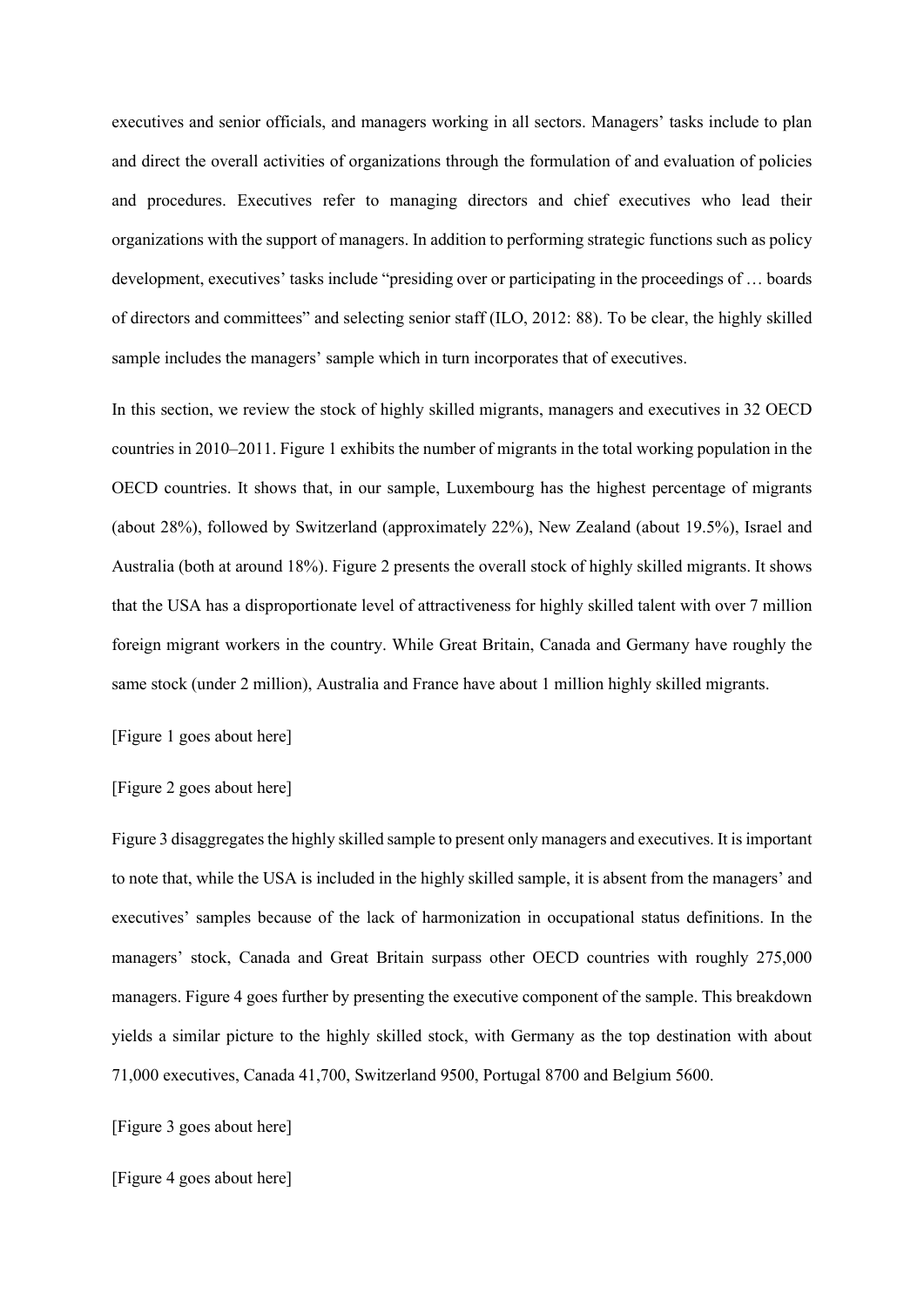Figure 5 introduces the share of managers in the highly skilled stock available in the OECD countries. Mexico, Ireland, Belgium Estonia and Canada show the greatest shares. In terms of executives' stock (Figure 6), Poland, Czech Republic, Portugal, Germany and Denmark display the largest share. Table 1 presents the summary statistics of the managers' and executives' samples.

[Figure 5 goes about here]

[Figure 6 goes about here]

[Table 1 goes about here]

Table 2 shows the stock of migrants by origin (i.e., OECD and non-OECD countries) and it also disaggregates the sample by gender. Comparing the origin of the highly skilled stock reveals that there is more highly skilled talent migrating from non-OECD countries to OECD countries, than there is between OECD economies. While in terms of managers, non-OECD countries remain as the main source of this stock, with regard to executives, it is the OECD countries that provide the greatest number. Overall, there are more male highly skilled managers and executive migrants than female in our sample. However, the differences between the various breakdowns of the sample show a staggering picture. The female stock of highly skilled migrants is 89% of the male stock. In terms of managers, that percentage is 57% and the female stock of executives is 35% of their male counterparts.

[Table 2 goes about here]

## **BACKGROUND AND HYPOTHESES**

The migration literature is vast. Country-specific studies of highly skilled talent flows abound, as do studies of overall migration at the global level. There are also several models that aim to explain both highly skilled talent flows and the overall global migration. To the best of our knowledge, the current literature neglects to segment migrants according to their labor market status and their occupation in the destination countries. It is thus our objective to fill this gap by identifying the drivers of international mobility of managers in general and executives in particular.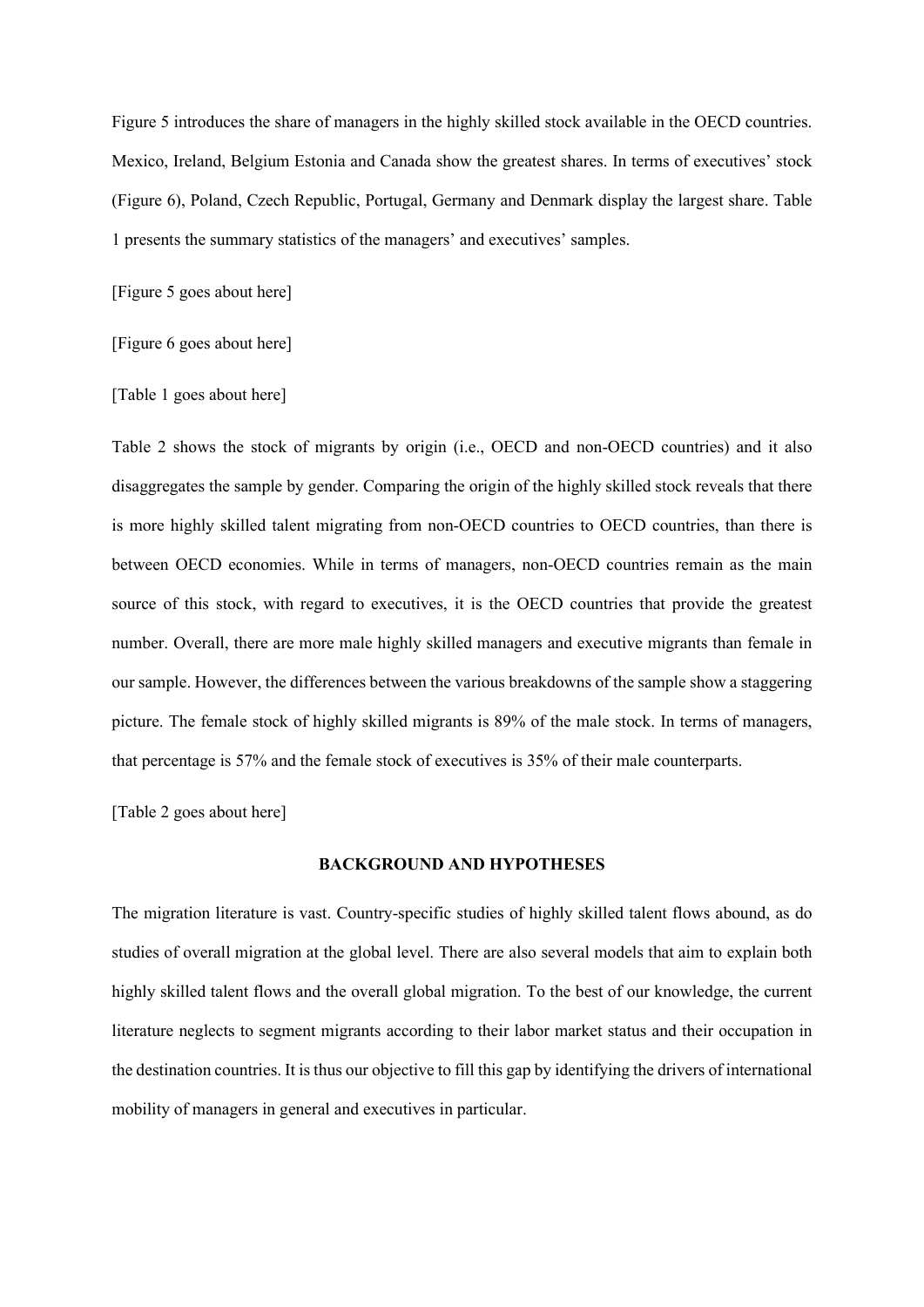The classic view of migration emphasizes the impact of income in determining bilateral migration flows (see e.g., Todaro, 1969). According to Ortega and Peri (2013), global migration flows are highly linked to the income per capita levels in the destination countries. They observe that immigration depends on the income per capita gap between country of origin and destination. In other words, the migration flows to a destination country are a function of an increasing GDP per capita in that country and simultaneously, a function of a decreasing GPD per capita in the country of origin (Mayda, 2010). Higher earnings influence the decision to migrate (Bertoli, Moraga & Ortega, 2013). Grogger and Hanson (2011) argue that income maximization is a determinant of highly skilled migration because educated migrants tend to move to countries where they can obtain greater returns on their skills. Similarly, Dustmann, et al. (2011) argue that migration responds to opportunities for greater skill development and returns on skills. In short, countries that offer attractive structural conditions (e.g., higher wages), attract talent (Biondo, et al., 2012). There are other factors related to economic matters that may play a role in the decision to migrate. Favorable tax regimes also affect talent migration patterns: highly skilled migrant move to low-tax countries (Liebig & Sousa-Poza, 2005).

**Hypothesis 1.** Economic factors have a positive and significant impact on our dependent variable. The higher the GDP per capita, the higher the stock of migrants. This relation should hold even when controlling for other drivers of migration.

There is another stream of literature that highlights the close relationship between the levels of migration and foreign direct investment (FDI). According to Javorcik, Özden, Spatareanu and Neagu (2011), in the case of the USA, existent ethnic or migrant networks function as sources of information about market conditions and business opportunities in the migrants' country of origin. They find that the level of USA's FDI abroad is positively related to the stock of migrants in the USA from the countries targeted by FDI. Such a relation is stronger for the share of highly educated migrants. Similarly, Kugler and Rapoport (2007), find a significant link between highly skilled migrants in the USA and FDI flows from the USA to the migrants' origin countries. In the case of Germany, Buch, Kleinert and Toubal (2006) identify a "same-country" agglomeration effect, wherein levels of FDI are higher in states in which the level of migrant stocks from the same country of origin are higher. Tong (2005) finds that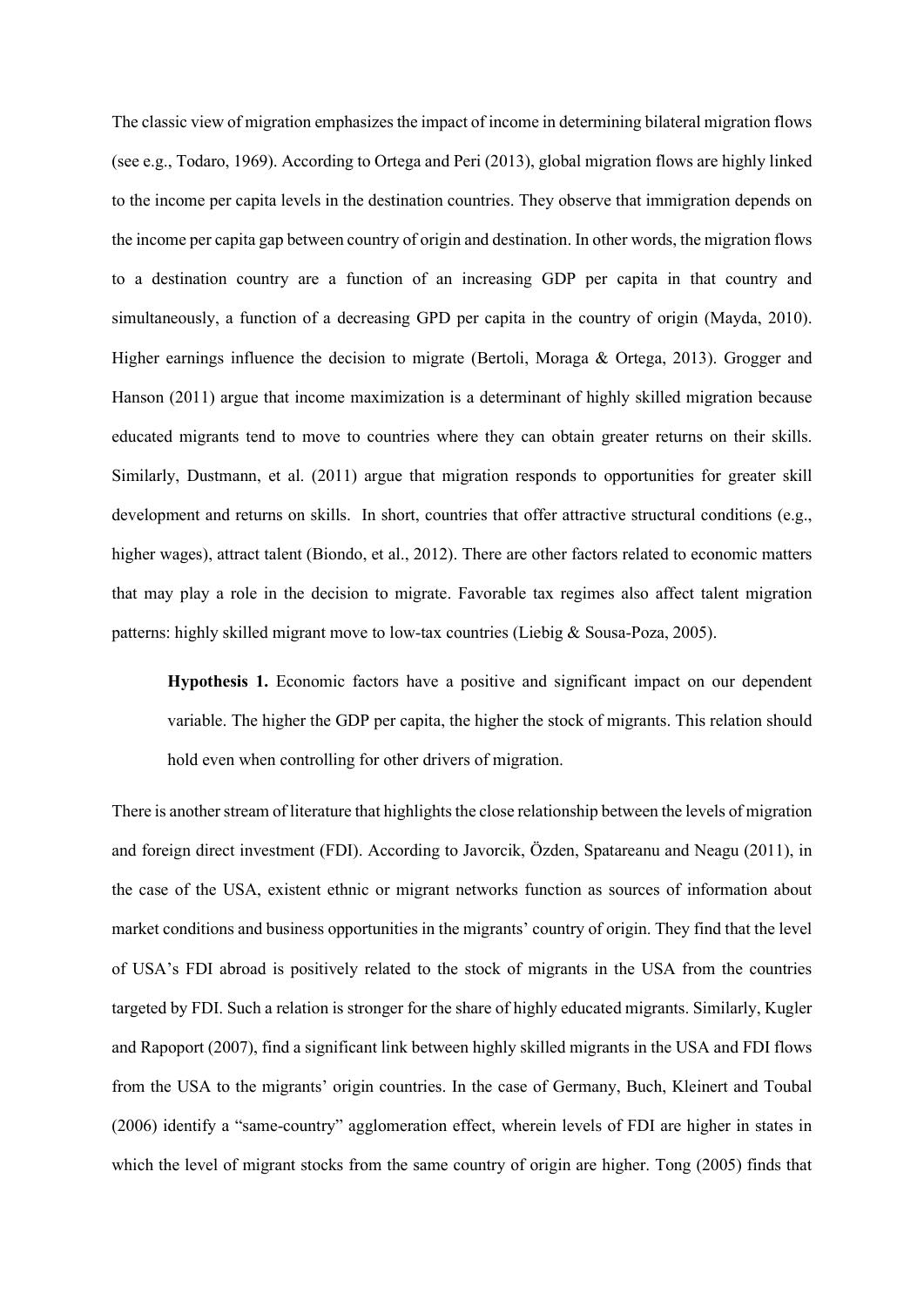Chinese ethnic networks facilitate cross-border investment. They are thus significantly related to the reciprocal levels of FDI in country pairs (i.e., between China and each destination country). Javorcik, et al. (2011), however, point out the difficulties in conceptualizing the relationship between FDI and migration because they can impact each other. With this in mind, we focus on the impact of FDI on migration stocks. Higher levels of FDI imply the entry of a larger number of multinational corporations into countries of origin which may lead to better employment opportunities and higher salaries, therefore reducing incentives to migrate, particularly for lower skilled individuals (Javorcik, et al., 2011). Nonetheless, multinationals can also increase migration, particularly for highly skilled employees who could relocate to company headquarters or other overseas branches (Javorcik, et al., 2011). In other words, for highly skilled staff, FDI increases the attractiveness of structural conditions such as wages and career opportunities in destination countries.

**Hypothesis 2**. We expect a significant link between FDI and migrant stocks. The nature of this relation, however, is dependent on the level of skills. The higher the FDI levels (from the destination country) in the country of origin, the higher the stock of highly skilled migrants in the country of destination. Conversely, the higher the FDI, the lower the stock of lower skilled migrants.

Inkson, et al. (2004) indicate that there are economic incentives (e.g., better salary) driving migration flows. They, however, highlight the role of learning opportunities, new challenges and experiencing a different "ethic mix" in deciding whether or not to migrate. Cerdin, Diné and Brewster (2014) argue that behind the decision of highly skilled talent to migrate, there is a desire not only to acquire professional experience but "cultural skills" as well. This suggests that underlining migration is a combination of factors not necessarily linked to economic matters. Carling and Collings (2018) emphasize the role of "aspiration" and desire. Jackson, et al. (2005), explore the motivational components of highly skilled talent migration. In addition to economic and career issues, they indicate that the lifestyle in the destination country, existing family links and cultural factors drive migration. At the firm level, Tarique and Schuler (2010: 126) point out that beyond economic conditions there are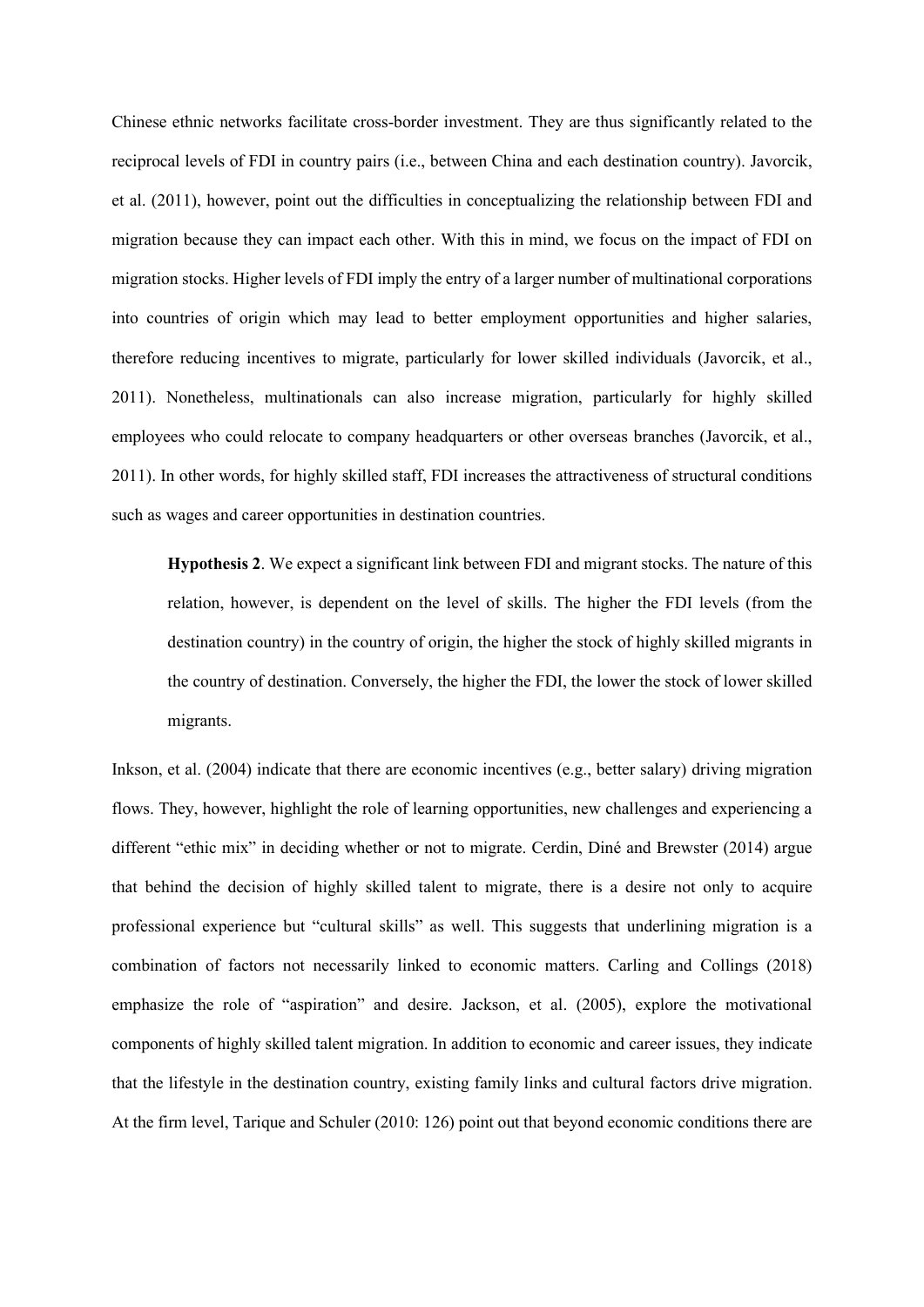other factors affecting talent flows which include the political system (e.g., voters' preferences about migration), legal environment (e.g., immigration policies) and culture-related variables.

Cultural similarities also influence migration patterns (see e.g., Fawcett, 1989). Such similarities include a common national or spoken language, or a degree of proximity between the language of the country of origin and destination. The existence of a common language therefore increases the likelihood that an individual would choose a specific country of destination. For example, linguistic commonalities facilitate the transferability of skills (Adserà & Pytliková, 2015). According to Adserà and Pytliková (2015), migration increases in the presence of language proximity; acquisition of widely spoken languages may take place in the country of origin through second-language classes in schools, which in turn affects an individual's preference of country of destination.

Language communities in the destination country could function as the basis for networks. Existing networks in the destination countries can drive migration flows. Ethnic networks, for example, reduce the costs associated with migrating (Carrington, Detragiache & Vishwanath, 1996). For Liebig and Sousa-Poza (2005), the impact of such networks on migration may differ according to the level of skills of migrants and it is expected to be less important for highly skilled migrants. For instance, highly skilled migrants are more likely to adapt to different environments by learning a new language faster and more easily (Liebig & Sousa-Poza, 2005). Thus, highly skilled migrants do not necessarily rely on networks to adapt to new environments.

Other commonalities may be a shared history (e.g., past colonial links) and shared borders. Past colonial ties increase migration flows because they may mean common institutions and significant political relations between countries, which in turn reduce the costs associated with migration (Mayda, 2010). Also, according to Mayda (2010), the distance between countries of origin and destination increases the costs of migration. A shared border therefore leads to higher migration patterns.

**Hypothesis 3a.** There exists a positive and significant relation between ethnic networks and the stock of migrants. We thus expect all measures of common language and linguistic proximity to have a positive and significant impact on our dependent variable. In the presence of a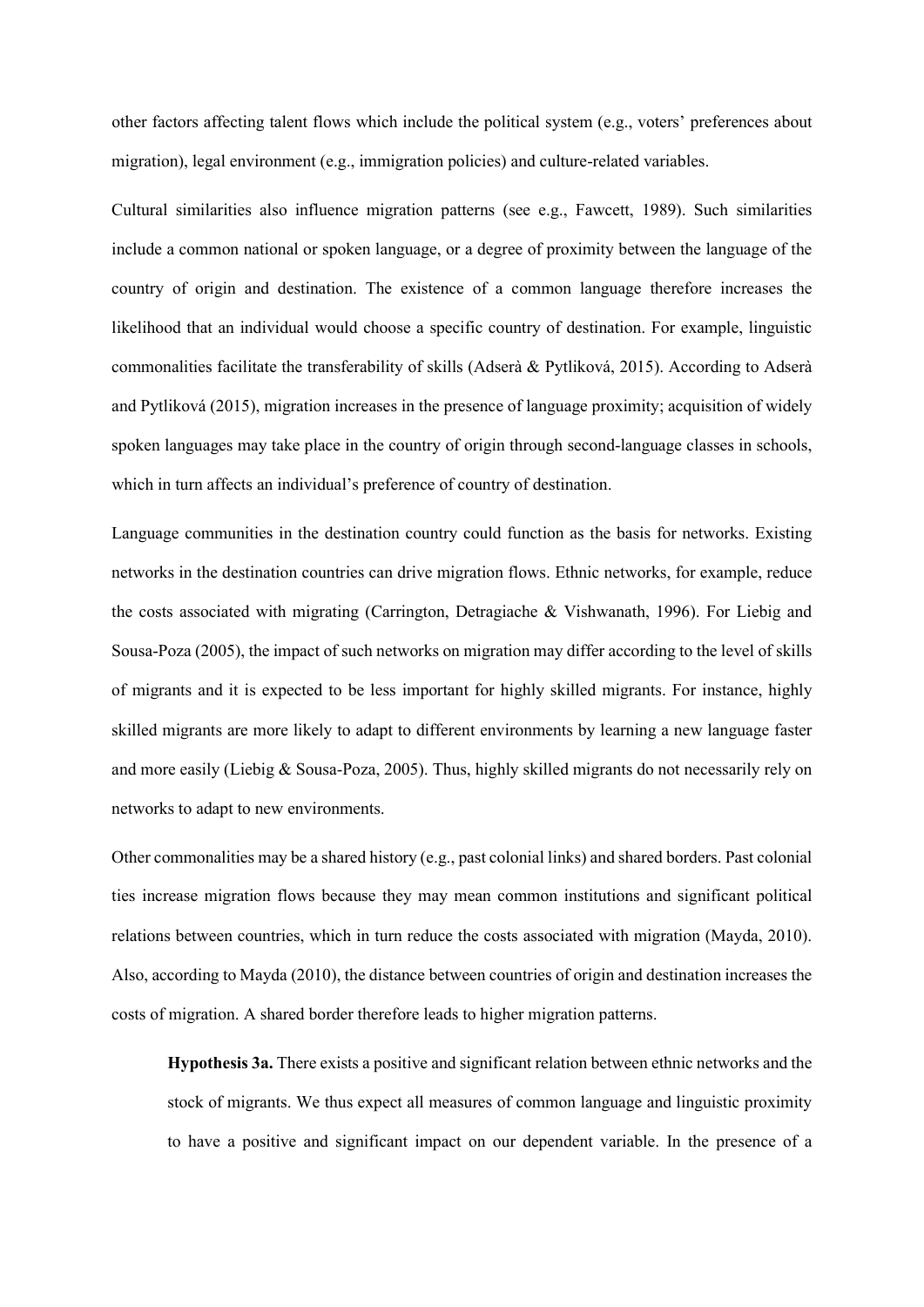significant and positive relation between all language-related variables, the more important the role of ethnic networks is in driving migration and the greater the number of migrants.

**Hypothesis 3b.** There exists a positive and significant relation between colonial ties and our dependent variable. In the presence of past colonial ties, the greater the stock of managers.

**Hypothesis 3c.** There exists a positive and significant relation between shared borders and our dependent variable. In the presence of a shared border between the country of origin and destination, the greater the stock of managers.

Migration flows are asymmetric and result in clusters around locations leading to the geographic "agglomeration" of highly skilled talent (Kerr, et al., 2016). Kerr (2013) argues that highly skilled immigrants contribute to the levels of entrepreneurship and innovation of the country of destination (see also Miranda-Martel, Mihi-Ramirez & Arteaga-Ortiz, 2017). Bosma and Sternberg (2014) contend that migrants can identify and take advantage of specific business opportunities, increasing the overall entrepreneurship rate in the destination country. In this process, the existence of ethnic and social networks as well as institutions that facilitate entrepreneurship function as determinants (Baycan-Levent & Nijkamp, 2009; Sepulveda, Syrett & Lyon, 2011). For Cowling and Lee (2017), at the city level, talent concentration is partly the result of a dynamic academic environment and high levels of entrepreneurial activity. It seems thus that there is a virtuous cycle between highly skilled migration and entrepreneurship: the greater the agglomeration of highly skilled talent, the greater the entrepreneurship levels, which results in greater agglomeration of skilled migrants, and so on and so forth. In this context, institutions that facilitate entrepreneurial activities may play a fundamental role in attracting highly skilled talent to a country.

**Hypothesis 4.** Institutional efficiency has a positive and significant effect on our dependent variable. The fewer the number of days spent to start a business, for example, the greater the stock of managers.

In a related institutional dimension, in terms of the political and legal context in the country of destination, voters' and politicians' preferences about immigrants may affect migration through policy outcomes (Facchini & Willmann, 2005). Immigration policies thus may significantly affect the migrant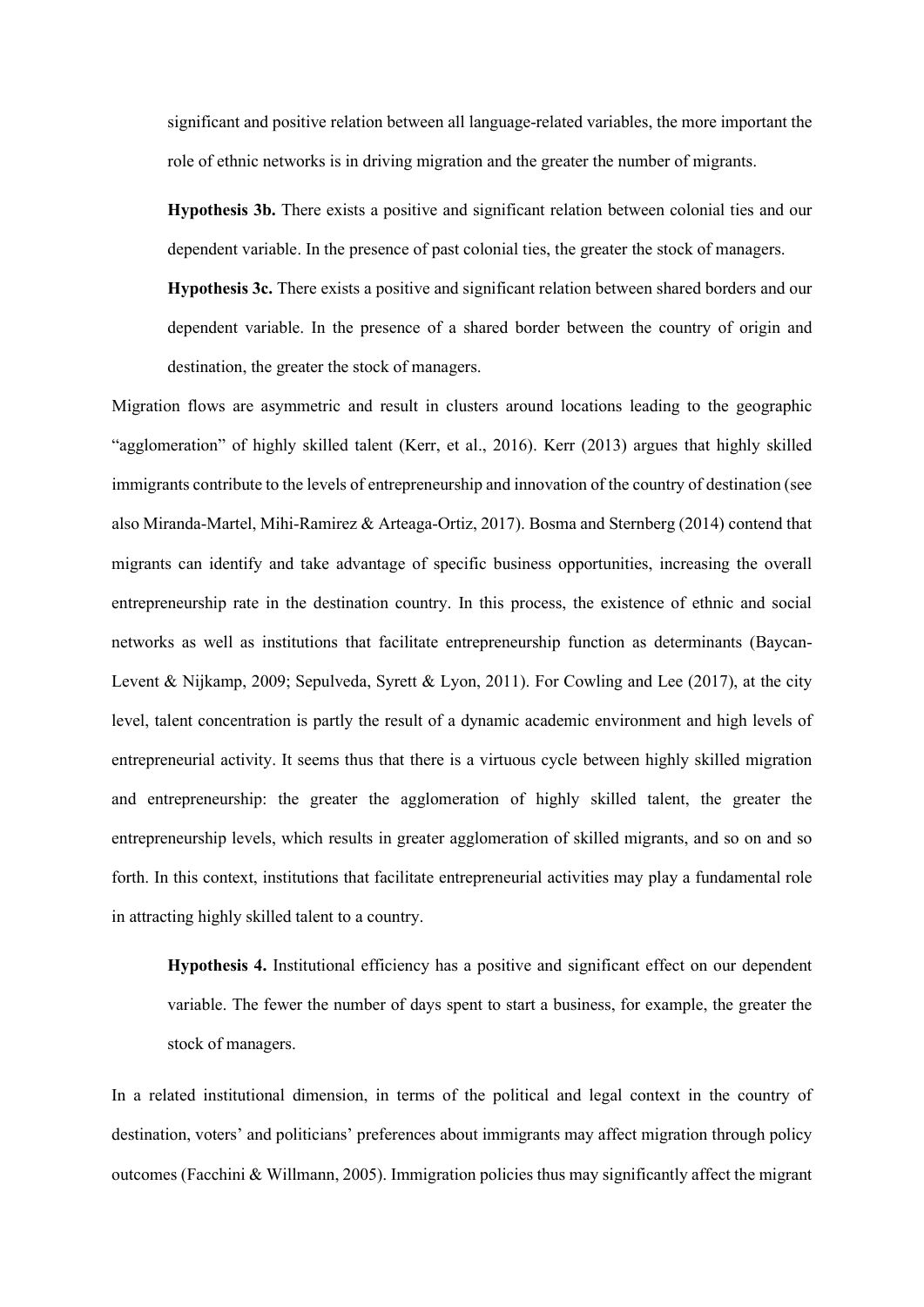stocks (Mayda, 2010; Pedersen, et al., 2008). Bearing in mind that our objective is to identify the drivers of managers' and executives' migration to OECD countries, to account for the impact of immigration policy, we consider the membership of countries of destination in the European Union (EU). The 32 OECD destination countries in our sample include 21 EU members. We thus expect high levels of migration within the EU because of the free movement of labor across its members.

**Hypothesis 5.** Open immigration policies (i.e., freedom of movement) have a positive and significant effect on migrant stocks. We expect that impact to occur across every desegregation of the migrant stock.

Other studies emphasize the quality of life in the country of destination as a key determinant of migration decisions. De Cieri, et al. (2009), argue that migration flows are driven by quality of life. For Florida (2005) the "*creative class*" (e.g., scientist, academics and artists) migrates where the available lifestyles contribute to higher quality of life. Similarly, Krupka (2009) suggests that the availability of amenities or local characteristics positively impacts migration flows by increasing the quality of life. Graves (1979), also highlights the role of the quality of life in migration decisions through the importance of the availability of leisure activities (e.g., outdoor recreation).

**Hypothesis 6.** Quality of life in the country of destination has a positive and significant impact on the stock of migrants available in those countries. The higher the quality of life, the larger the stock of migrants.

Migration flows cannot be merely understood through economic and political lenses but also in sociocultural terms, including kinship and gender (Mahler & Pessar, 2006). Despite strong evidence of increasing female migration (see Dumont, Martin & Spielvogel, 2007), according to Mahler and Pessar (2006), gender as a factor affecting migration has been undervalued. The dynamics of migration flows differ significantly between female and male migrants (Richter & Taylor, 2008). In this sense, gender may interact with several other factors in driving migration flows. Gender, for example, interacts with migrant networks in the destination country in informing migration choices (Docquier, Lowell & Marfouk, 2009).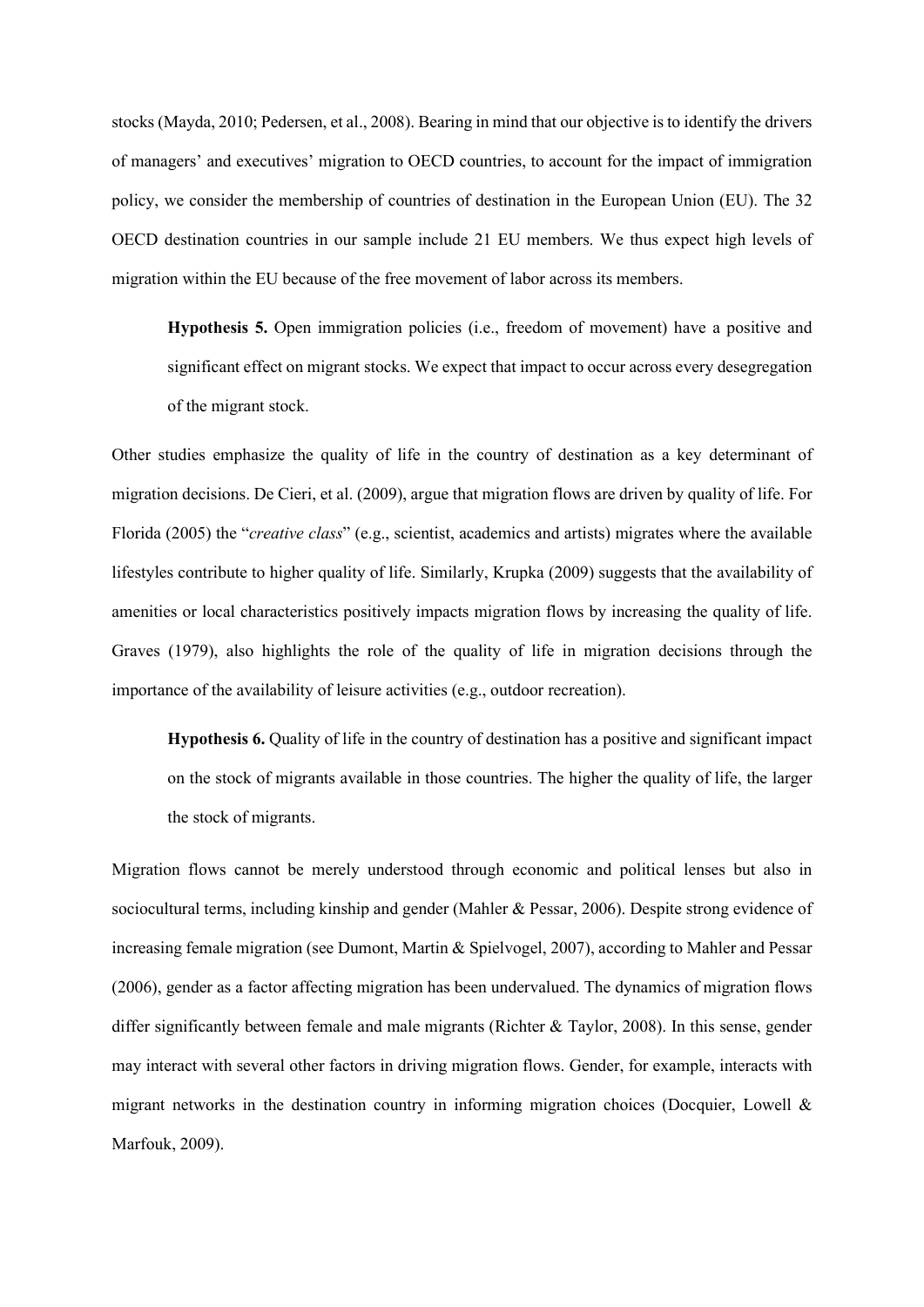**Hypothesis 7.** Female managers tend to migrate less than their male counterparts. Such a gap should hold across all our samples.

## **DATA AND VARIABLES**

### **Dependent Variable**

Data on migrations flows, stocks and immigrants' skills and socioeconomic status are difficult to retrieve. The OECD is the main source of homogenous, comparable bilateral data on this topic. The Database on Immigrants in OECD Countries (DIOC) collects and harmonizes national census data on the stock of migrants living in 32 OECD countries and coming from more than 190 countries of origin. It provides important information on the demographic characteristics (e.g., gender), duration of stay, educational attainment, level of skills and labor market status of migrants for the years 2000–2001, 2005–2006 and 2010–2011. However, for this paper, we restrict the empirical analysis to the 2010– 2011 DIOC database because it is the only one that provides details on the occupation of immigrants which therefore allows us to identify managers and, within them, executives. Furthermore, the availability of the ISCO skill levels allows us to disaggregate the dataset into lower skilled and highly skilled migrants, which enables us to highlight the differences between these groups and our target sample. As in Ortega and Peri (2009), our dependent variable is thus the stock of migrants (in number of individuals, transformed in logarithmic terms) in working age 15–65 in 32 OECD countries during 2010–2011. We further disaggregate this variable into four groups: lower skilled workers and highly skilled workers, and within the latter, managers and executives.

#### **Independent and Control Variables**

We identify variables based on the following premises:

- Economic incentives are at the core of managers' international mobility.
- Culture matters in making migration decisions.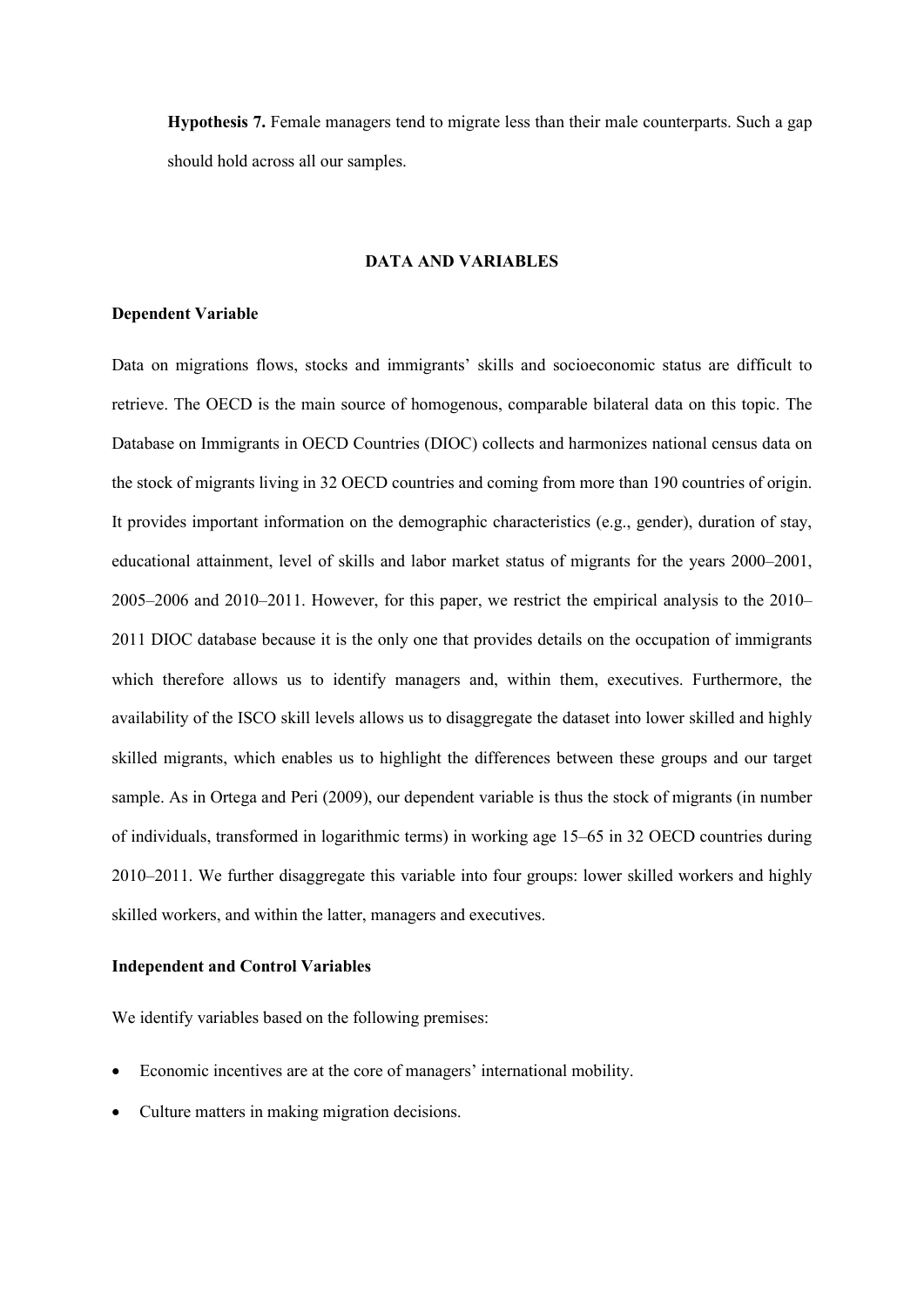- Institutions matter, for example, those that facilitate entrepreneurship and innovation are fundamental in attracting talent.
- High quality of life in the destination country increases the likelihood of migrating to that country.
- Gender plays a significant role in migration decisions.

All the variables we use in this study are described in Table 3.

[Table 3 goes about here]

# *Economic conditions.*

Previous studies emphasize the fundamental role of economic incentives in determining migration flows. We thus strive to capture the income effect driving migrations from country of origin to destination country. In our analysis, we consider GDP per capita (constant 2010 US\$) in both the destination country and country of origin. In addition, we account for the level of FDI in both destination country and country of origin. These indicators are from the World Development Indicators database of the World Bank.

## *Cultural affinity.*

Following Mayda (2010), we attempt to capture the effect of common language, colonial links and geographical distance. We thus include country bilateral variables on several common language measures, colonial ties, language and geographical proximity, which are found in the CEPII Language and GeoDist datasets. According to Melitz and Toubal (2014: 351), "If [language proximity] proves significant while all three previous measures of a common language [i.e., common official, spoken and native languages] are present, this would reflect… perhaps … the influence of ethnic rapport between groups when their native languages differ." We thus employ all language variables in our model to measure the influence of cultural, ethnic and network effects on migration decisions.

Previously, we highlighted studies that found that past colonial links play an important role in terms of providing common institutions and significant political relations between countries, which reduce the costs of migration. Studies also indicated that the distance between countries of origin and destination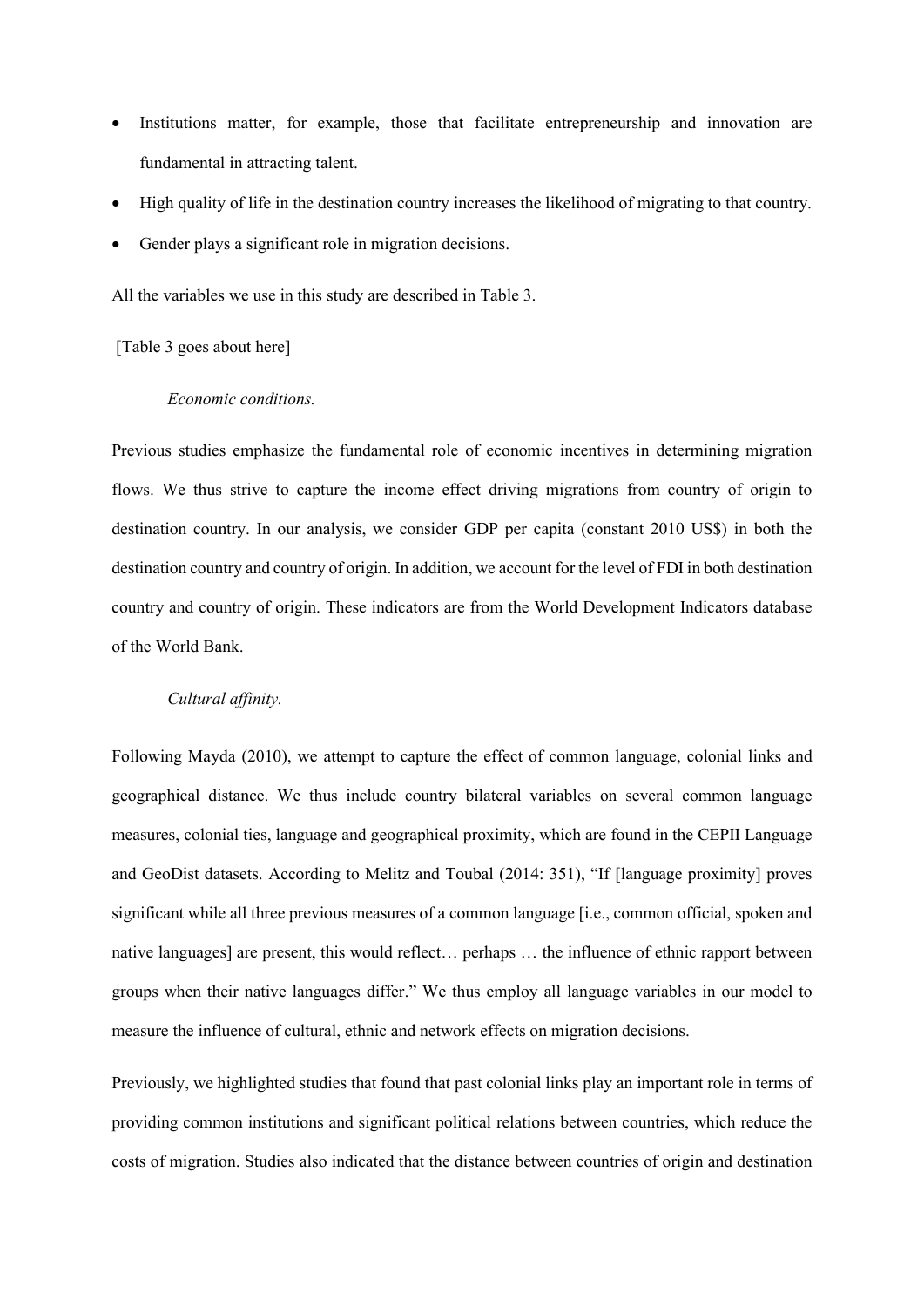matters for the decision to migrate. Migration flows increase therefore in the presence of a shared border.

## *Institutions.*

To account for the efficiency of institutions, how they may facilitate entrepreneurial activities and the attractiveness for business of origin and destination countries, we included in our model an indicator of the time required to start a business. This variable measures the number of calendar days needed to complete the procedures to legally operate a business and is part of the Doing Business database of the World Bank. It is interesting to note that within a country, the indicators in the Doing Business database are highly correlated, therefore we include the most representative among them. In addition, to capture the impact of migration policies on the stock of migrants, we include a dummy of the EU membership (as of 2010) of the countries in our sample. This allows us to control for the freedom of movement of workers holding EU passports among the 21 EU members in our sample of destination countries. In addition, intra-EU member migrants constitute 36% of the total global stock of working migrants recorded in our dataset.

# *Quality of life.*

To capture the impact of the quality of life in the destination countries, we employ a survey-based indicator provided by the IMD Word Competitiveness Center's database. Specifically, the quality of life variable is an index with value 10 indicating a high level of quality of life in the country and 0 for poor quality of life. The indicator is an average of the responses collected through the IMD World Competitiveness Executive Opinion survey. This annual survey exclusively targets top- and middlelevel managers across 63 countries worldwide on matters related to economic performance, government efficiency, and business and competitiveness issues. Every year over 6500 managers are surveyed, with an average of 100 respondents per country.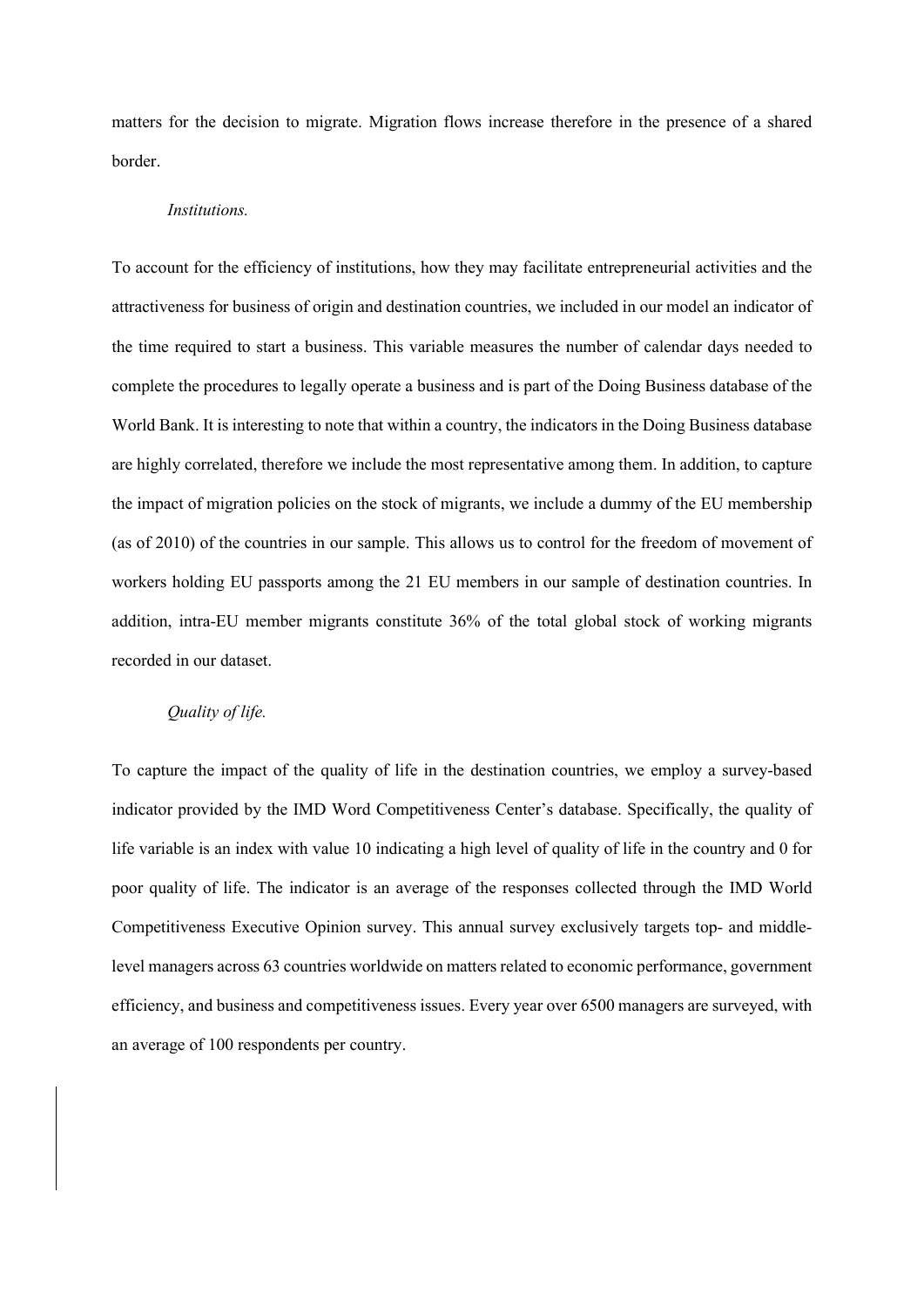#### *Gender.*

Finally, the literature highlights the importance of gender in migration flows. Doquier, et al. (2012) indicate that skilled female migrants are less internationally migratory than their skilled male counterparts; and Richter and Taylor (2008), conclude that females are "significantly less likely" than males to migrate. Yet, Dumont, et al. (2007) find that the stocks of migrants, including the highly skilled stock, in the OECD countries are roughly gender balanced.

We then construct a model of managers' and executives' international mobility around four factors: economic, cultural, institutional and quality of life. Our objective is to identify the aspects that impact the level of attractiveness of the destination countries for our target sample. Figure 7 presents the model.

[Figure 7 goes about here]

#### **EMPIRICAL MODEL**

Following Pedersen, et al. (2008), and Ortega and Peri (2009), the theoretical model described in the previous section can be viewed as the utility maximization problem of a manager-migrant that compares different destination countries and, assessing many factors, chooses the one which offers the best opportunities and quality of life. The next section presents the coefficients estimated from the following empirical specification:

$$
log(M_{do}) = \alpha_{do} + \beta_1 (GDP_{diff_{do}}) + \beta_2 (FDI_{diff_{do}}) + \beta_3 (COL_{do}) + \beta_4 (CSL_{do}) + \beta_5 (CNL_{do}) + \beta_6 (LP_{do})
$$

$$
+ \beta_7 (Colony_{do}) + \beta_8 (Contiga_{o}) + \beta_9 (ST_diff_{do}) + \beta_{10} (EU_member_{do}) + \beta_{11} (QUAL_{d})
$$

where *d* is the destination country and *o* the country of origin of the migrant. Our dependent variable  $M_{do}$  is the log of the number of migrants (i.e., stocks) who moved from country  $o$  to destination country *d*. Among the explanatory variables,  $GDP_{diff_{do}}$  is the log-difference between GDP per capita in the destination country and income per capita at origin,  $FDI_{diff}$  is the log-difference between FDI stock in the origin country and FDI stock at destination,  $COL_{do}$  is a dummy with value 1 when the country of origin and destination share a common official language,  $CSL_{do}$  and  $CNL_{do}$  are indices that measure the share of population in the country of origin and destination with a common spoken language and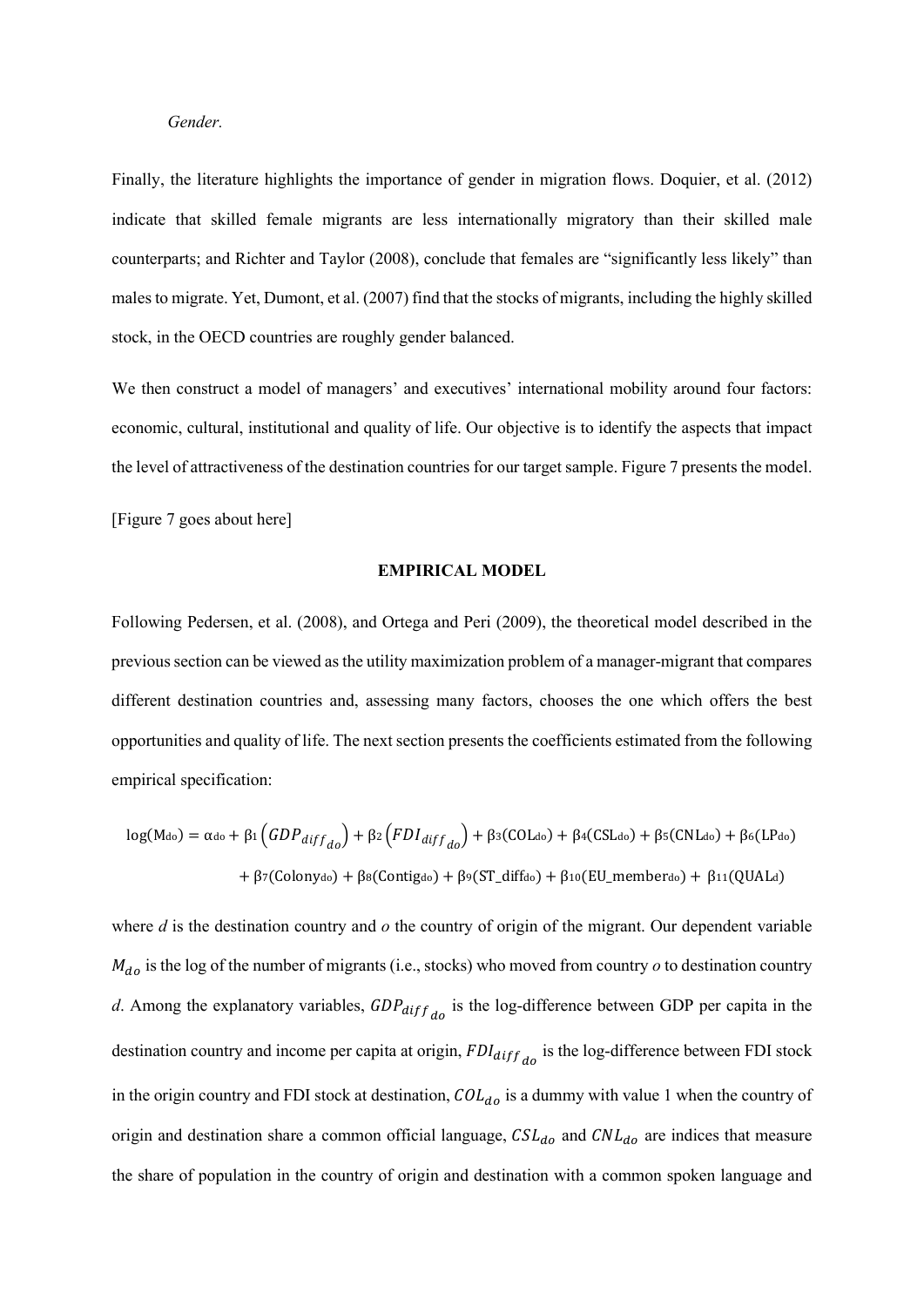common national language respectively,  $L P_{do}$  measures the proximity of the languages between destination and origin according to the Ethnologue classification of language families,  $Colony_{do}$  is a dummy variable with value 1 if colonial ties existed among destination and origin,  $Contig_{do}$  has value 1 if the two countries share a border and 0 otherwise,  $ST_{diff_{do}}$  is the difference in the number of days required to start a business in the destination country versus those necessary in the country of origin,  $EU\_member_{do}$  is a dummy variable with value 1 when both countries of destination and origin are EU members, and, finally,  $QUAL_d$  provides a measure of the quality of life in the destination country on a 0–10 scale, with 10 meaning an high quality of life and 0 the opposite.

Following Ortega and Peri (2009), our dependent variable is constituted by the log of the stock of migrants (not the flows) living in 32 OECD countries. The somewhat reduced sample of destination countries may be considered a limitation, but this is due to the nature of the DIOC database which only considers OECD economies as destination countries. With the exception of the cultural, linguistic and geographical variables, the remaining explanatory variables used in the model are lagged and averaged considering the previous five years (2004–2009). We do so to allow those variables to affect the stock of migrants in 2010 and 2011.

The method of estimation is ordinary least squares, controlled for both country of origin and destination fixed effects. Observations have been weighted by the population of the destination country in order to correct for heteroskedasticity of measurement errors (Sullivan, 2001).

## **DISCUSSION OF RESULTS**

The results presented in Table 4 show the expected signs across all specifications of the model. For example, results show a positive and significant relationship between the quality of life variable and the stock of migrants: the higher the quality of life in the destination country, the higher the stock of migrants available across all our samples.

[Table 4 goes about here]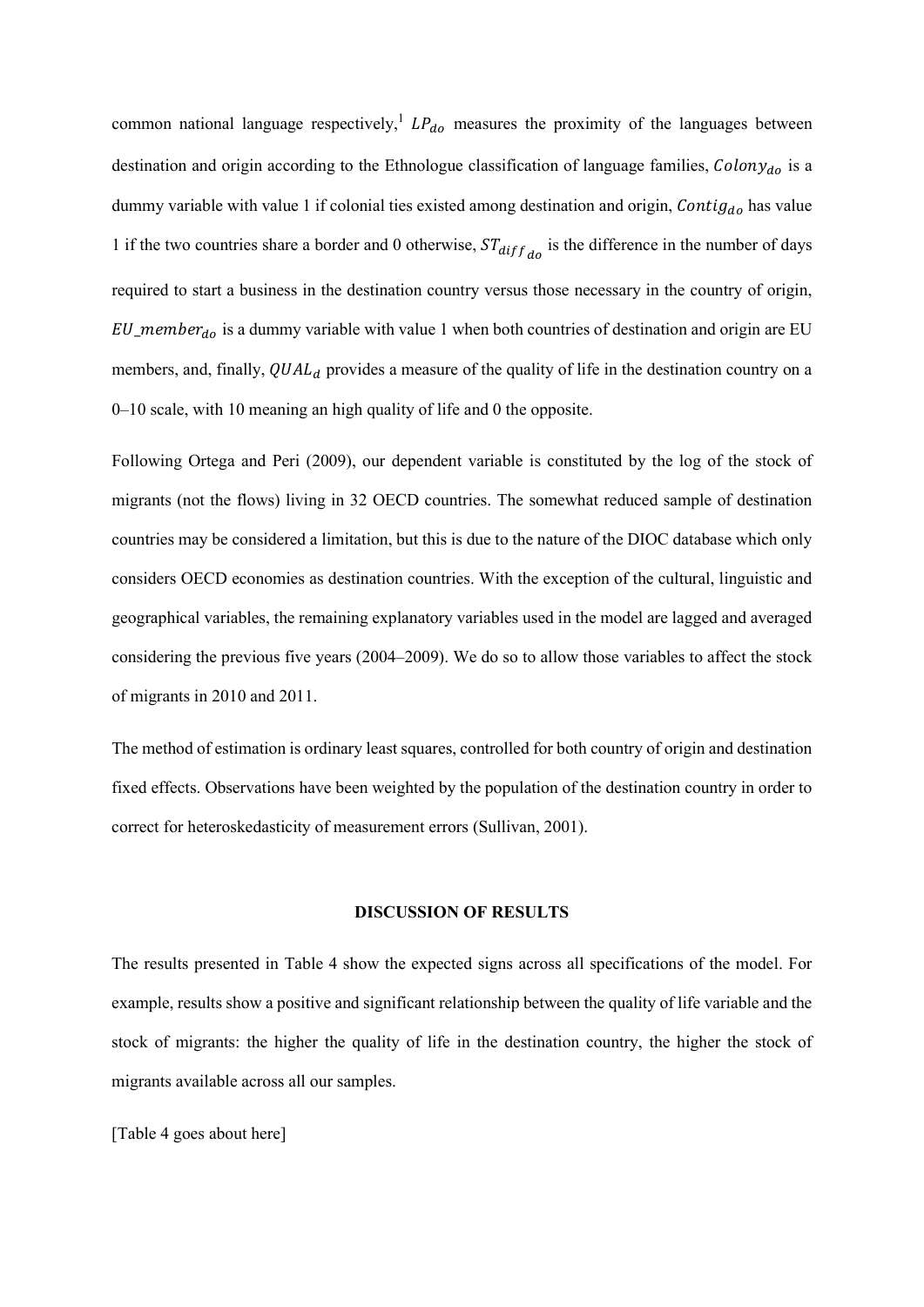Hypothesis 1 anticipates a positive and significant relation between economic measures and the stock of migrants. Indeed, our baseline regression supports the proposition that economic factors drive migration patterns. GDP per capita is highly significant  $(p<0.01)$  for two of the groups we consider (columns 1 and 2). GDP per capita is minimally more important for lower skilled migrants than it is for the highly skilled group and it is non-significant for managers. One percentage change in the GDP per capita difference between country of destination and country of origin is associated with an increase in the stock of lower skilled migrants by 0.14%, and highly skilled by 0.07%.

In our baseline regression, results for the impact of FDI partly differ from what we expected. FDI is non-significant for lower skilled individuals and managers but it is significant and positive ( $p<0.01$ ) for highly skilled. This means high FDI stock in the country of origin leads to higher migration among highly skilled staff. This may be the result of overseas relocation opportunities for highly skilled staff that higher FDI may bring. Once we control for culture-related variables (columns 4 to 6), the impact of GDP remains unchanged. GDP remains positive and significant  $(p<0.01)$  for the lower skilled and highly skilled groups and remains non-significant for managers across all regressions. Conversely, the impact of FDI changes; it remains positive for highly skilled individuals but its significance drops ( $p$ <0.05). Moreover, FDI becomes negative and significant for lower skilled workers at  $p$ <0.05. This may imply that higher FDI penetration in countries of origin decreases the incentives to migrate for lower skilled workers, which may be the result of improved working opportunities and/or higher salaries. Simultaneously, higher FDI in the country of origin increases the chances for the highly skilled to migrate. Interestingly, FDI is non-significant for managers across all regressions. These findings refute our hypothesis 1. The importance of GDP per capita remains marginally more important for lower skilled migrants than for their highly skilled counterpart. Likewise, FDI results partially rebut our hypothesis 2 in that in some specifications it is non-significant for highly skilled staff and it remains so for managers across all regressions.

The common official, spoken and native language, and linguistic proximity variables are highly significant (p<0.01) for the lower skilled and highly skilled groups. Our results, therefore, show that ethnic networks are highly significant for both lower and highly skilled migrants because all measures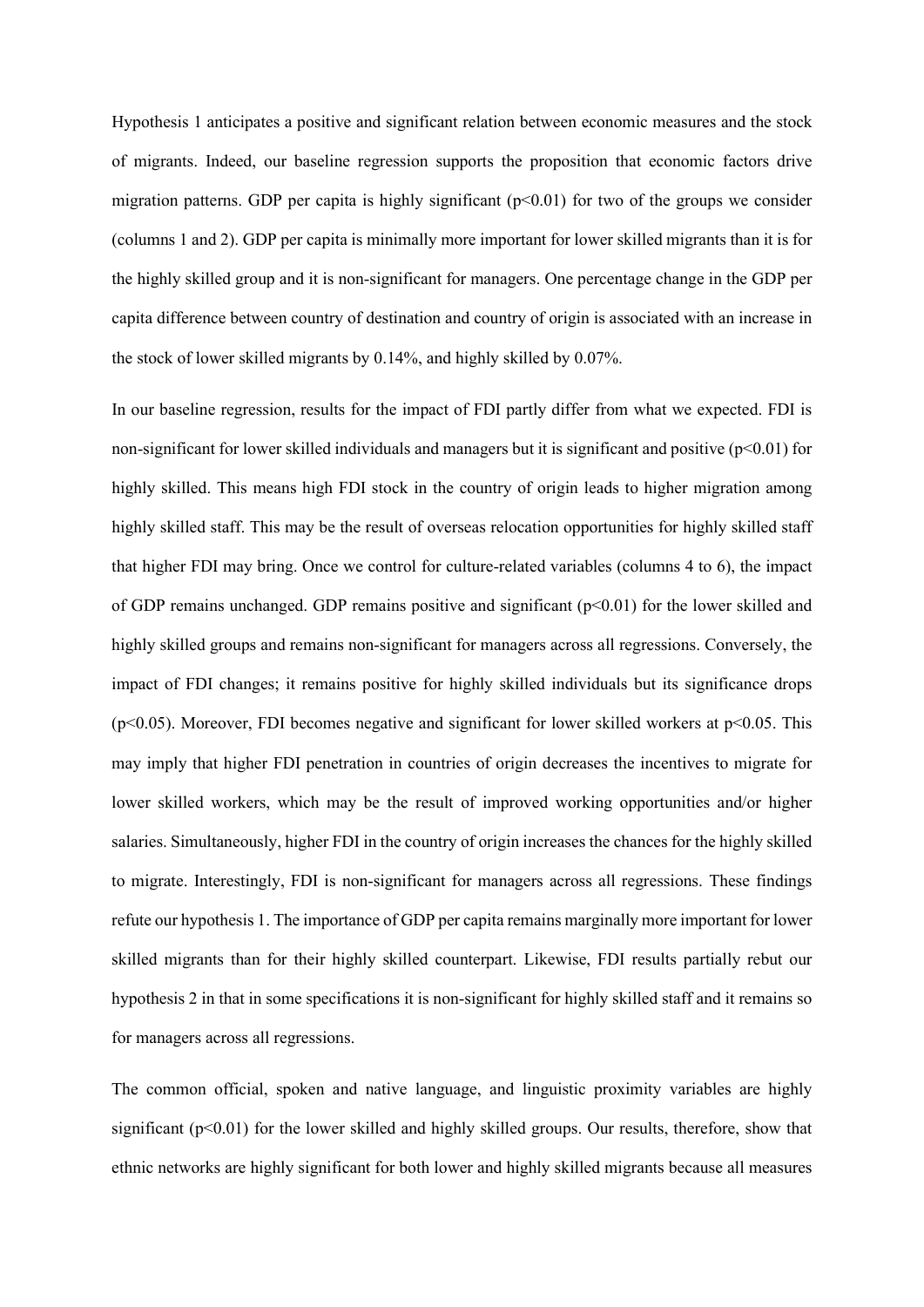of language are significant for both samples. While coefficients show that common official language is more important for the highly skilled sample, and common spoken and native languages matter more for lower skilled migrants, linguistic proximity is marginally more relevant for highly skilled migrants. These results differ somewhat from the proposition that Liebig and Sousa-Poza (2005: 8) advance, "Theoretically, it might be expected that ethnic ties matter less for highly skilled than for lower skilled workers, as the former tend to be less dependent on the services that ethnic networks may provide, such as information and goods of ethnic origin." Interestingly, however, our results also show that for the managers'sample, while common official and spoken languages and linguistic proximity are significant at p<0.01, the common native language is non-significant. This does not meet the required presence of all measures of languages suggested by Melitz and Toubal (2014) and anticipated by our hypothesis 3a. Such findings may signal that for managers ethnic links and other ethnicity-related factors, such as the existence of networks in the destination countries, are less relevant and thus partially support Liebig and Sousa-Poza's (2005) suggestion. These results are consistent across all regressions with two exceptions. First, the importance of common native language, which becomes more important for highly skilled than for lower skilled individuals. Second, linguistic proximity becomes minimally more relevant for the highly skilled sample than for managers, while remaining highly significant for both groups.

Hypothesis 3b anticipates that other culture-related variables are positive and significant for the stock of managers. Indeed, colonial ties are highly significant  $(p<0.01)$  not only for managers but also for lower and highly skilled migrants. A shared border is significant for managers at  $p<0.05$  but its significance increases for lower and highly skilled individuals ( $p<0.01$ ). While colonial relations matter more for highly skilled and managers, a shared border is more important for lower skilled migrants. The significance of both colonial ties and shared border remain constant through all regressions. But the size of the coefficient of the colonial relationship variable for all migrant groups drops once we control for institutional variables (columns 7 to 9). Overall, our language and colonial ties results differ from Mayda's (2010), who finds that both a common language and past colonial links do not affect migration flows.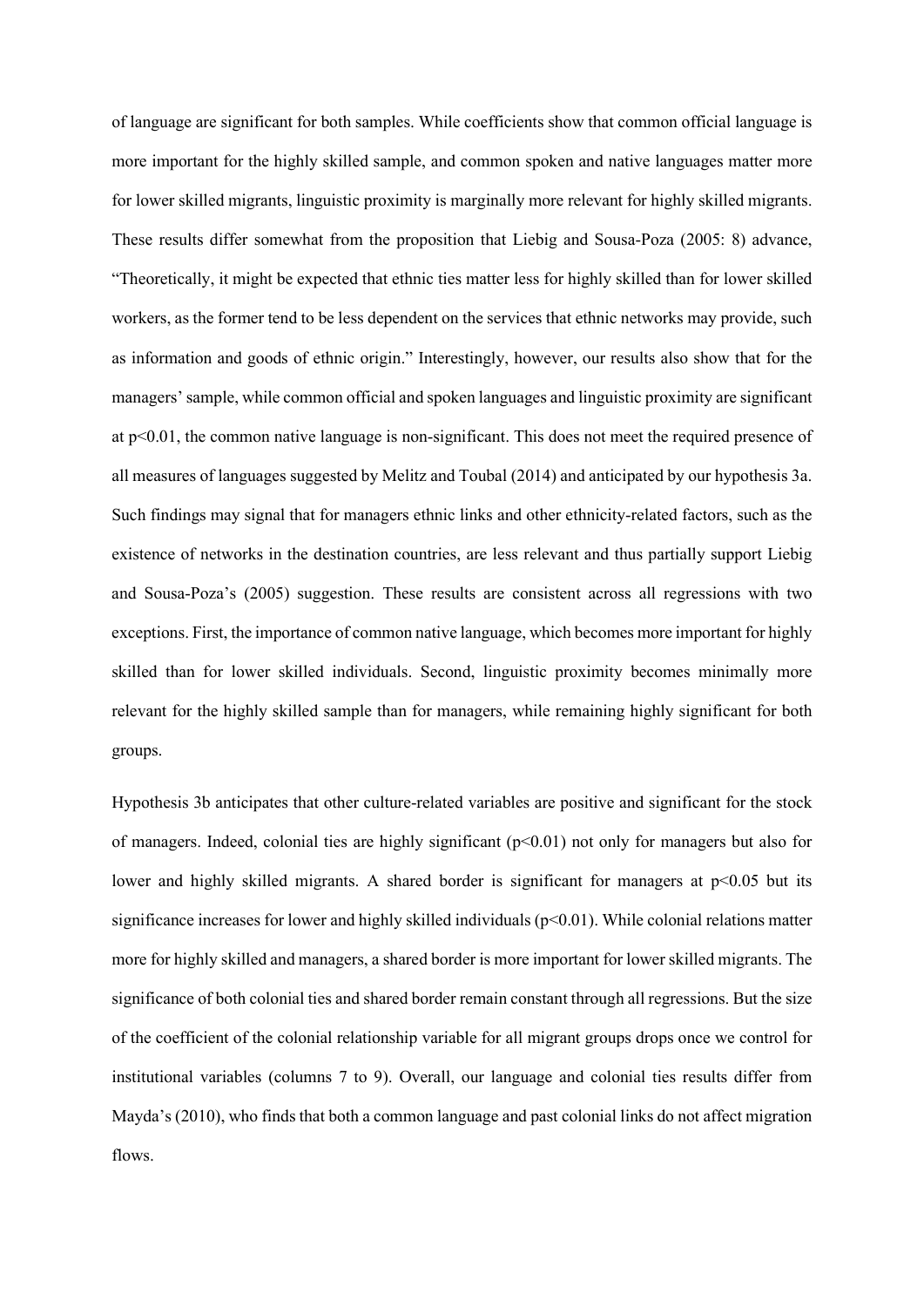Hypothesis 4 anticipates that the fewer the days needed to open a business, the greater the stock of managers. Indeed, results show that the number of days to start a business has a negative relation with the stock of migrants and is highly significant ( $p<0.01$ ) for managers as well as for lower and highly skilled individuals. Although, the number of days to start a business is more relevant for managers. The significance of this variable highlights the fundamental role of the efficiency of institutions and the importance of institutions that facilitate entrepreneurship in attracting talent, which corroborates our hypothesis 4. One less day necessary to open a business in the destination country is associated with an increase in the stock of lower skilled migrants by 0.03%, highly skilled by 0.03% and managers by 0.08%. These results change when we control for the quality of life (columns 10 to 12). While institutions remain highly significant for highly skilled and managers, its significance drops to p<0.05 for lower skilled migrants (column 10). This is so because the quality of life may absorb other institutional aspects related to the judicial system and the public administration in general, which may be more relevant for lower skilled migrants.

We anticipated (hypothesis 5) that immigration policy would significantly affect migration to our destination countries. Indeed, an immigration policy, in this case, freedom of movement, has a positive and highly significant impact on all our migrant groups. Interestingly, within the EU, lower skilled individuals seem to migrate less than their highly skilled counterparts and managers. Similar to the trend in our other institutional variable, the significance of migration policy for the lower skilled drops to p<0.10 once we control for the quality of life (column 10). Policy significance also declines for managers to  $p<0.05$  (column 12).

Quality of life, conversely, is significant for all samples  $(p<0.01)$ , which hypothesis 6 anticipates. The difference in coefficients between the lower skilled group and managers shows that the quality of life matters slightly more for the managers' sample. In addition, this regression suggests that quality of life plays a greater role in managers' migration decisions than income considerations, which is nonsignificant (column12). This finding differs from that of Liebig and Sousa-Poza (2005: 21) who point out that quality of life does not influence "the share of highly skilled" migrants.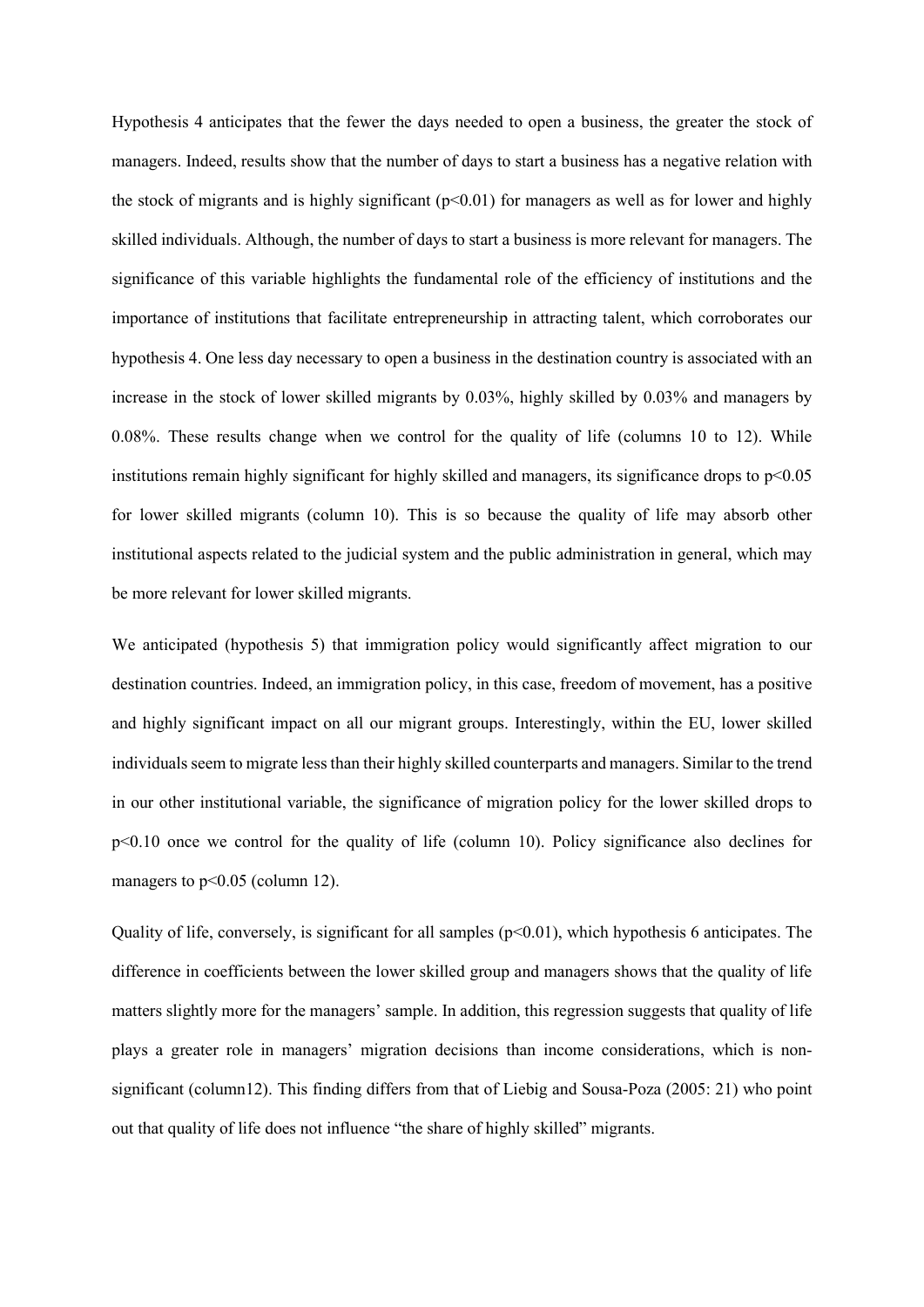We further disaggregate the managers' sample, which enables us to assess the impact of the above regressors specifically on executives' mobility (Table 5). Results show that for C-level executives, economic factors are non-significant across all specifications (columns 1 to 4). Interestingly, of all language variables, only common spoken language is significant for executives  $(p<0.01)$  across all regressions. Colonial relationship is also significant at p<0.05. Furthermore, shared border is significant at p<0.10 but becomes non-significant once we control for institutional variables (column 3), which are non-significant. Finally, quality of life (column 4) is significant at p<0.01. These results show that executives' mobility is mainly driven by the quality of life in the destination countries, the availability of a common spoken language and cultural ties. This means, for example, that a one-standard-deviation increase in quality of life (for instance, the difference in quality of life between Spain and Switzerland), increases, everything else constant, by 79% the number of foreign managers and by 50% that of foreign C-level executives coming into the country. Similar to the results for managers, ethnic factors (e.g., access to ethnic networks) are non-significant for executives. Furthermore, as may be expected, immigration policies are non-significant for executives. It seems also that executives, as established strategic decision-makers, are less concerned with institutional efficiency and entrepreneurship opportunities than are the other samples we consider.

## [Table 5 goes about here]

Finally, controlling for gender (Tables 4 and 5), shows that, overall, women migrate less than men, thus corroborating hypothesis 7. Also, female managers are less likely to migrate than their lower skilled counterparts. It is important to note that our dependent variable is the stock of working migrants (age 15 and over) available in the destination countries. The lower female migration may thus reflect the trend of female migrants joining their spouses and not entering the labor force in the destination countries. It is, however, worth pointing out that our results, in relation to gender, differ from the evidence of the roughly balanced female and male stocks in OECD countries found by Dumont, et al. (2007). According to Docquier, et al. (2009), the existence of and access to networks as a driver of migration is more important for female migrants than it is for male. Similarly, Ruyssen and Salomone (2018) indicate that female migration is in part determined by network effects, family responsibilities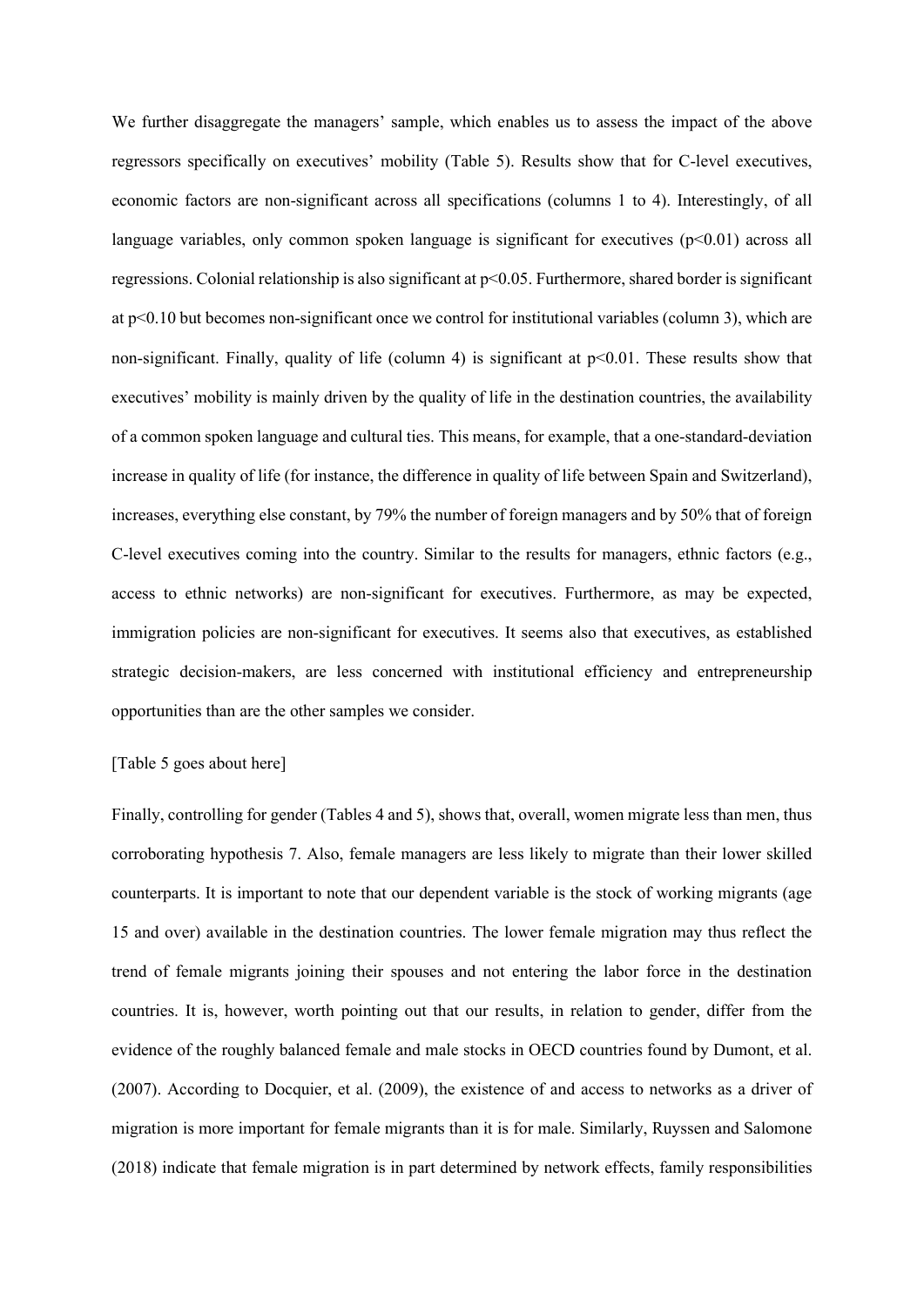and limited opportunities in countries of destination. Our results may thus reflect the difficulties that female migrants encounter in taking advantage of existing ethnic networks that could facilitate employment because such networks are social resources that are often not shared within households, among family members or even with spouses (Mahler & Pessar, 2006). In the case of female executives, the lower migration may signal the difficulties women confront in migrating as a result of family obligations or the opportunities available abroad for career advancement. Furthermore, women are more likely to join their spouses than vice versa (Doquier, et al., 2012). Female executives, therefore, may find it more difficult to convince their spouses to migrate, decreasing the likelihood of migration.

## **CONCLUSIONS**

We empirically assessed the drivers of international bilateral migration of managers and executives. This study finds some results that are consistent with previous studies but also uncovers evidence that differs from the traditional view of the determinants of migration. Business managers and executives do not behave in the same way as general workers.

This paper contributes to the understanding of migration dynamics in two ways. First, it provides an assessment of the determinants of managers' and executives' migration which have been largely neglected in the literature. Second, the paper brings into question some of the traditional understanding of the motivational factors behind migration; namely, that managers' and executives' decisions to migrate are economically based.

In summary, we find that income variables do not necessarily drive manager mobility. Culture, institutional and quality of life factors are more important in determining their movements. Results are similar for the executive sample. Economic factors do not drive executive migration; the quality of life in the destination country and cultural ties are more critical in their decision to migrate. Also, our results show that ethnic ties may drive the overall highly skilled migration, but they are non-significant for managers and executives. In addition, our results show that female managers and executives are less likely to migrate than their lower skilled and male counterparts.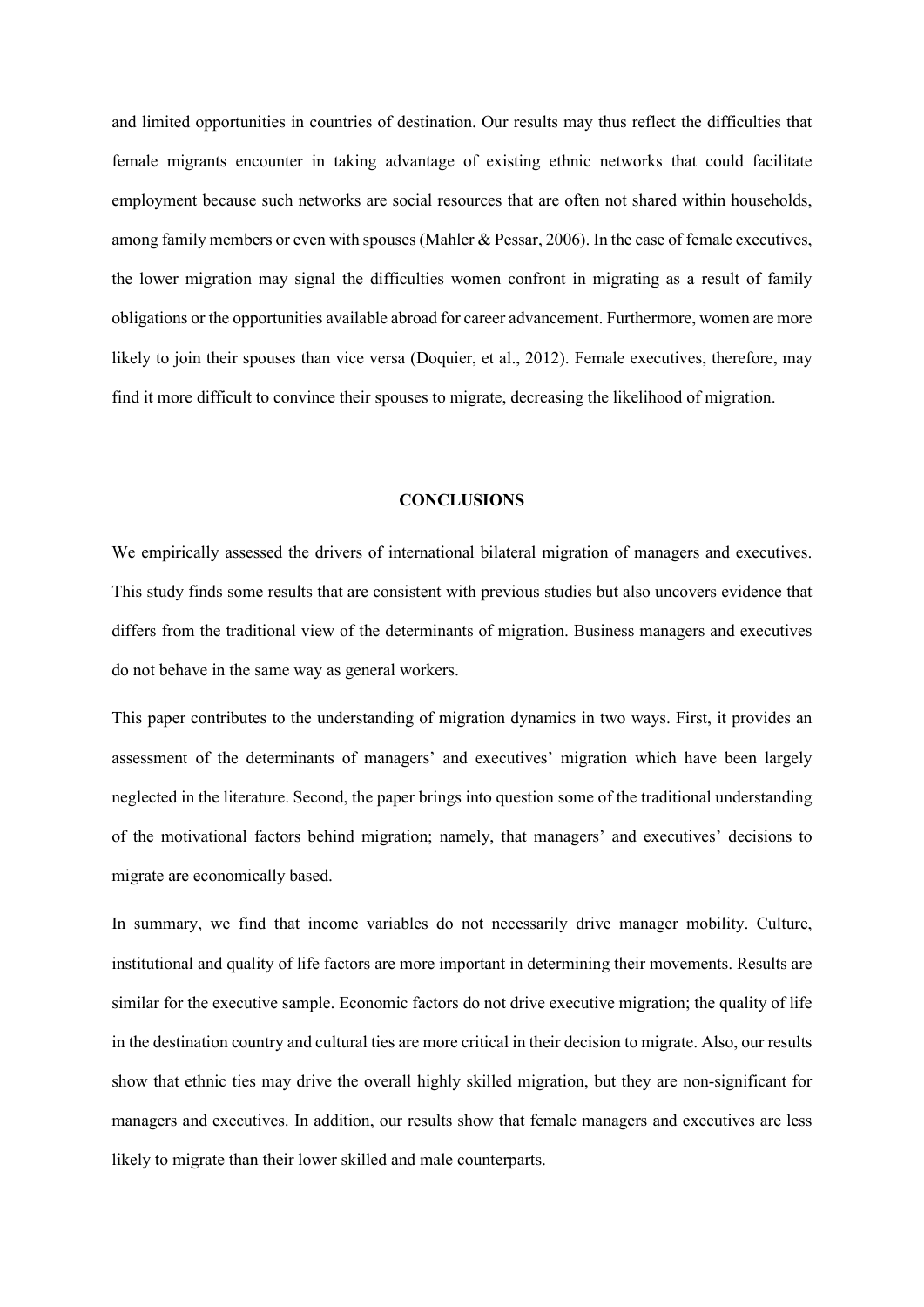We thus find that the economic conditions of a country are not sufficient to entice managers and executives. Cultural affinity drives talent flows depending on which sample we consider. In this regard, the existence of ethnic networks in the destination country may attract highly skilled migrants as a whole, but it may not have the same effect on managers. The presence of a common spoken language is more important for managers; more so for executives. Institutions drive the highly skilled and managers' migration but it seems not relevant for executives. Finally, quality of life is a major attractiveness element for all the different migrant groups we have studied but it is more significant for managers.

These results have implications for global companies interested in recruiting managers and executives and their recruitment strategies. International businesses attempting to maximize their access to the talent pool of international managers, for instance, can develop recruitment packages that capitalize on the particularities of the quality of life of the potential destination country. Such packages can contribute to streamlining the process and focusing on candidates' needs to increase the likelihood of relocation. Our results, in addition, have policy implications in terms of the "branding" of countries whose aim is to attract managers and other highly skilled talent. Officials, for example, can build an effective countrybranding strategy on the existence of ethnic networks, effective institutions and quality of life to attract a particular segment of the talent pool, which can ultimately contribute to entrepreneurial practices in the country.

There are limitations to this paper. First, the study considers the stock of migrants at one point of time, which does not generate a precise picture of long-term migration flows. In addition, data on managers and executives do not include the USA because of the lack of harmonization in definitions of the occupational status. Greater efforts at data compilation are thus needed to increase the robustness of migration studies in general.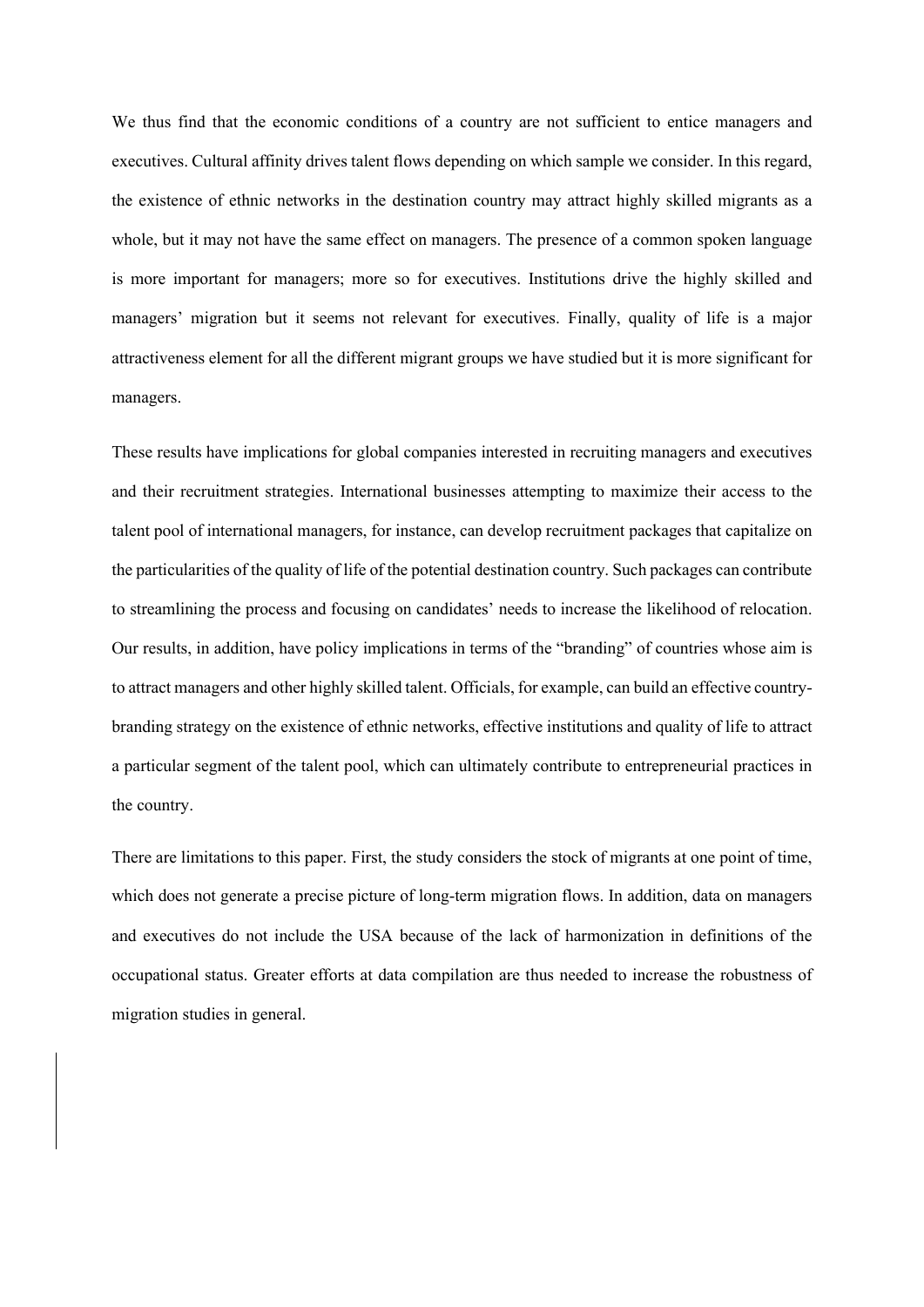#### **NOTE**

<sup>1</sup> CEPII requires all common native/spoken languages to be spoken by at least 4% of the population in the two countries.

#### **REFERENCES**

- Adserà, A., & Pytliková, M. 2015. The role of language in shaping international migration. *Economic Journal*, 125(586): F49-F81.
- Baycan-Levent, T., & Nijkamp, P. 2009. Characteristics of migrant entrepreneurship in Europe. *Entrepreneurship and Regional Development*, 21(4): 375-397.
- Bertoli, S., Moraga, J. F. H., & Ortega, F. 2013. Crossing the border: Self-selection, earnings and individual migration decisions. *Journal of Development Economics*, 101: 75-91.
- Biondo, A. E., Monteleone, S., Skonieczny, G., & Torrisi, B. 2012. The propensity to return: Theory and evidence for the Italian brain drain. *Economics Letters,* 115(3): 359-362.
- Bonjour, S. 2011. The power and morals of policy makers: Reassessing the control gap debate. *International Migration Review*, 45(1): 89-122.
- Bosma, N., & Sternberg, R. 2014. Entrepreneurship as an urban event? Empirical evidence from European cities. *Regional Studies*, 48(6): 1016-1033.
- Buch, C. M., Kleinert, J., & Toubal, F. 2006. Where enterprises lead, people follow? Links between migration and FDI in Germany. *European Economic Review,* 50(8): 2017-2036.
- Carling. J., & Collins. F. 2018. Aspiration, desire and drivers of migration. *Journal of Ethnic and Migration Studies*, 44(6): 909-926.
- Carrington, W. J., Detragiache, E., & Vishwanath, T. 1996. Migration with endogenous moving costs. *American Economic Review*, 86(4): 909-930.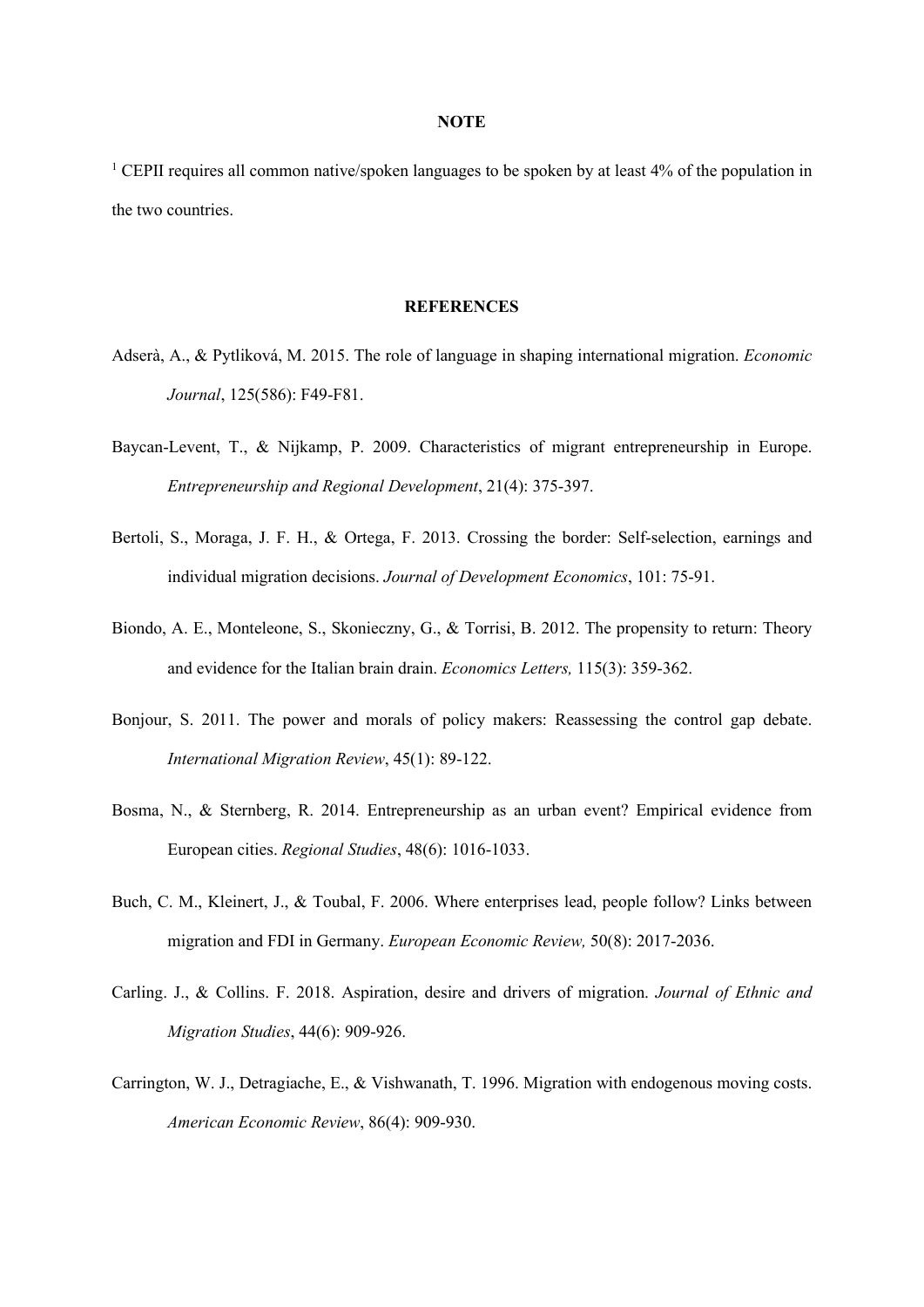- Cerdin, J. L., Diné, M. A., & Brewster, C. 2014. Qualified immigrants' success: Exploring the motivation to migrate and to integrate. *Journal of International Business Studies*, 45(2): 151- 168.
- Cowling, M., & Lee, N. 2017. How entrepreneurship, culture and universities influence the geographical distribution of UK talent and city growth. *Journal of Management Development*, 36(2): 178–195.
- Czaika, M., & De Haas, H. 2013. The effectiveness of immigration policies. *Population and Development Review*, 39(3): 487-508.
- Day, D. V., & Lord, R. G. 1988. Executive leadership and organizational performance: Suggestions for a new theory and methodology. *Journal of Management*, 14(3): 453-464.
- De Cieri, H., Sheehan, C., Costa, C., Fenwick, M., & Cooper, B. K. 2009. International talent flow and intention to repatriate: An identity explanation. *Human Resource Development International*, 12(3): 243-261.
- Docquier, F., Lowell, B. L., & Marfouk, A. 2009. A gendered assessment of highly skilled emigration. *Population and Development Review*, 35(2): 297-321.
- Docquier, F., Marfouk, A., Salomone, S., & Sekkat, K. 2012. Are skilled women more migratory than skilled men? *World Development*, 40(2): 251-265.
- Dumont, J. C., Martin, J. P., & Spielvogel, G. 2007. *Women on the move: The neglected gender dimension of the brain drain.* IZA Discussion Paper No. 2920.
- Dustmann, C., Fadlon, I., & Weiss, Y. 2011. Return migration, human capital accumulation and the brain drain. *Journal of Development Economics*, 95(1): 58-67.
- Facchini, G., & Willmann, G. 2005. The political economy of international factor mobility. *Journal of International Economics*, 67(1): 201-219.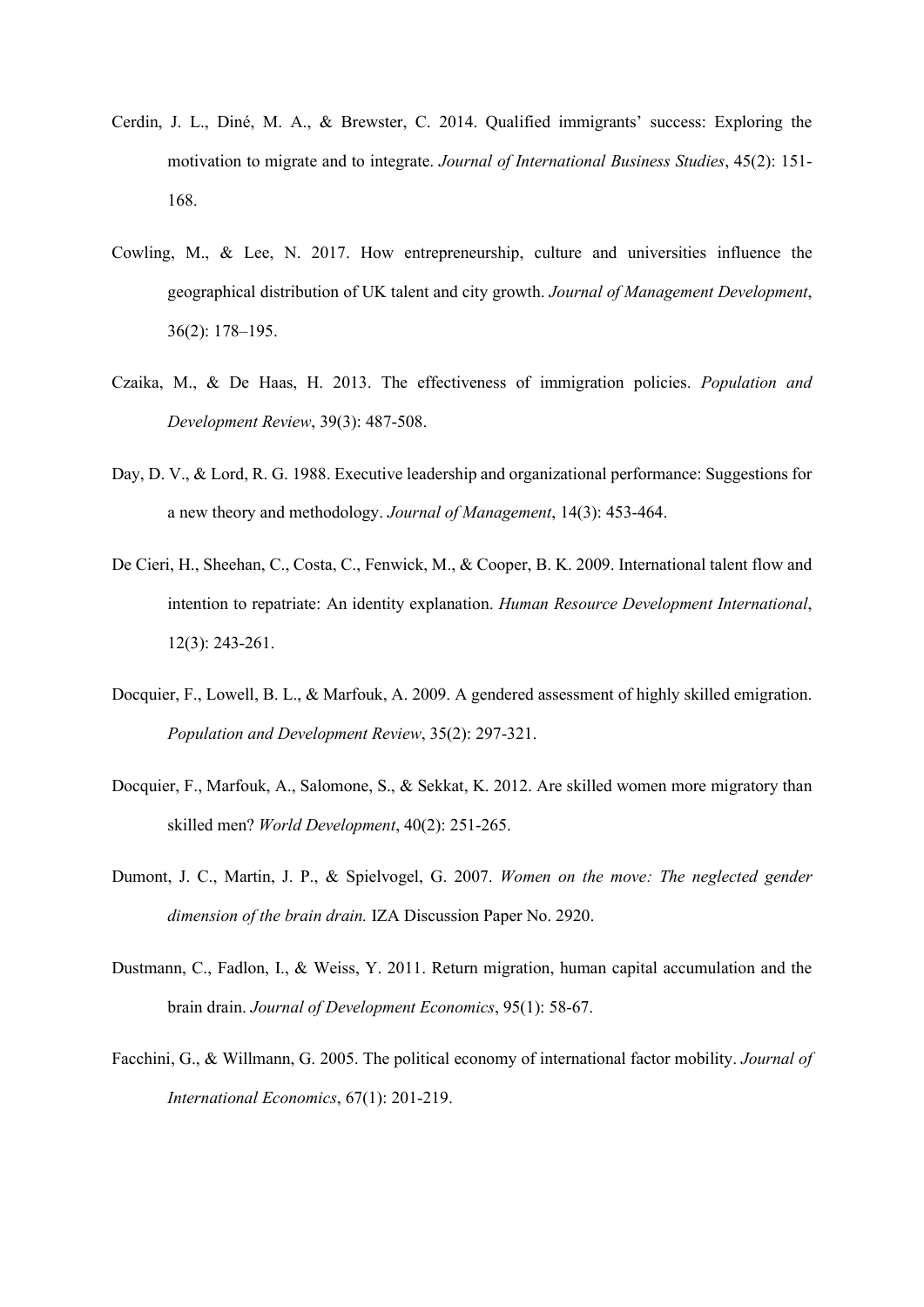- Fawcett, J. T. 1989. Networks, linkages, and migration systems. *International Migration Review*, 23(3): 671-680.
- Florida, R. 2005. *Cities and the creative class*. New York & London: Routledge.
- Graves, P. E. 1979. A life-cycle empirical analysis of migration and climate, by race. *Journal of Urban Economics,* 6: 135-147.
- Grogger, J., & Hanson, G. H. 2011. Income maximization and the selection and sorting of international migrants. *Journal of Development Economics*, 95(1): 42-57.
- ILO. 2012. International standard classification of occupations: ISCO-08. Geneva: International Labour Office.
- Inkson, K., Carr, S., Edwards, M., Hooks, J., Jackson, D., Thorn, K., & Allfree, N. 2004. From brain drain to talent flow: Views of Kiwi expatriates. *University of Auckland Business Review*, 6(2): 29-39.
- Jackson, D. J., Carr, S. C., Edwards, M., Thorn, K., Allfree, N., Hooks, J., & Inkson, K. 2005. Exploring the dynamics of New Zealand's talent flow. *New Zealand Journal of Psychology*, 34(2): 110- 116.
- Javorcik, B. S., Özden, Ç., Spatareanu, M., & Neagu, C. 2011. Migrant networks and foreign direct investment. *Journal of Development Economics*, 94(2): 231-241.
- Kerr, W. R. 2013. *US high-skilled immigration, innovation, and entrepreneurship: Empirical approaches and evidence.* National Bureau of Economic Research Working Papers No. 19377, Cambridge, MA.
- Kerr, S. P., Kerr, W., Özden, Ç., & Parsons, C. 2016. Global talent flows. *The Journal of Economic Perspectives*, 30(4): 83-106.
- Krupka, D. J. 2009. Location‐specific human capital, location choice and amenity demand. *Journal of Regional Science*, 49(5): 833-854.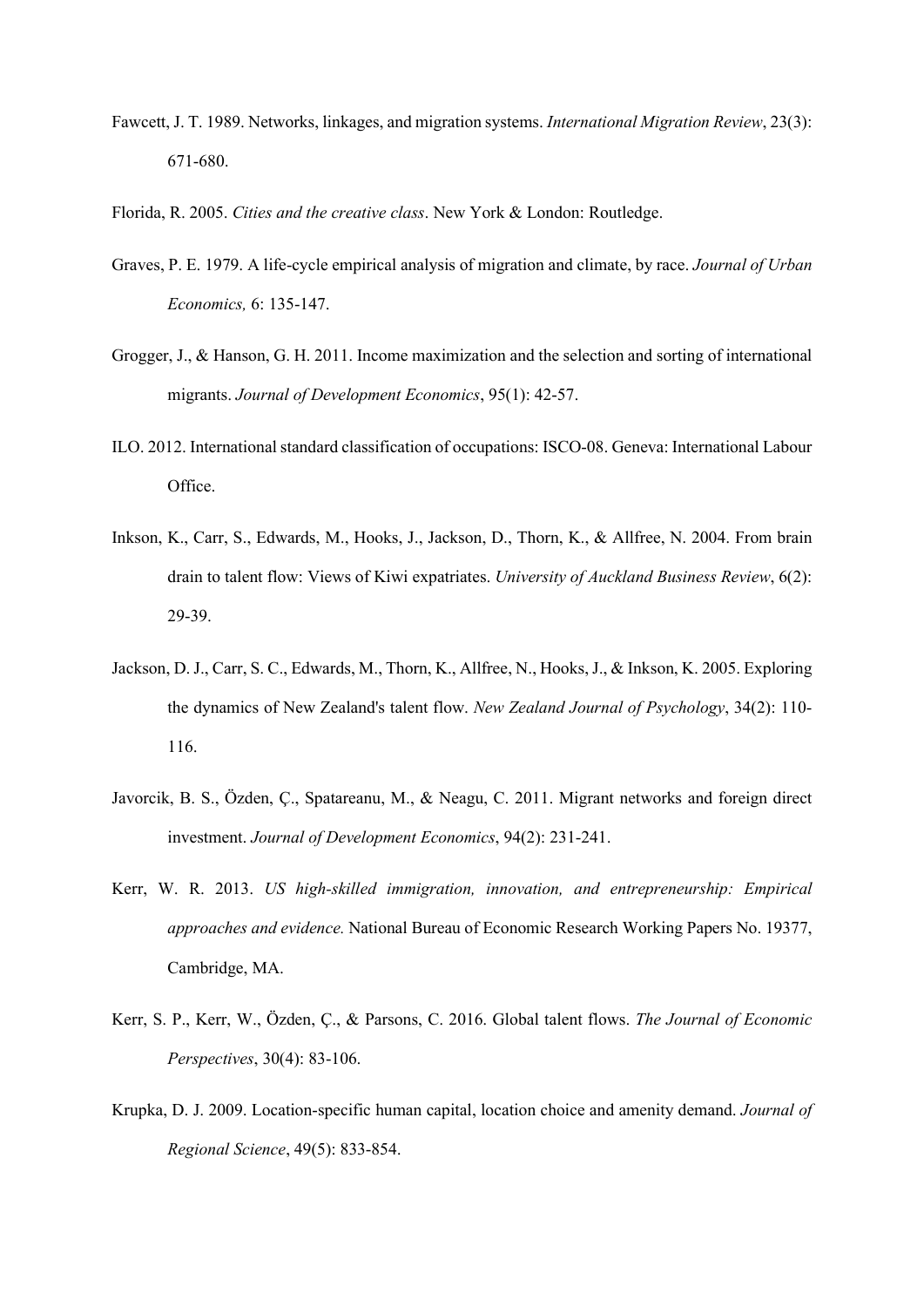- Kugler, M., & Rapoport, H. 2007. International labor and capital flows: Complements or substitutes? *Economics Letters*, 94(2): 155-162.
- Le, S., & Kroll, M. 2017. CEO international experience: Effects on strategic change and firm performance. *Journal of International Business Studies*, 48(5): 573-595.
- Liebig, T., & Sousa-Poza, A. 2005. *Taxation, ethnic ties and the location choice of highly skilled immigrants.* OECD Social, Employment and Migration Working Papers No. 24, Paris: OECD Publishing.
- Mahler, S. J., & Pessar, P. R. 2006. Gender matters: ethnographers bring gender from the periphery toward the core of migration studies. *International Migration Review*, 40(1): 27-63.
- Mayda, A. M. 2010. International migration: A panel data analysis of the determinants of bilateral flows. *Journal of Population Economics*, 23(4): 1249-1274.
- Melitz, J., & Toubal, F. 2014. Native language, spoken language, translation and trade. *Journal of International Economics*, 93(2): 351-363.
- Miranda-Martel, M. J., Mihi-Ramirez, A., & Arteaga-Ortiz, J. 2017. How the level of economic growth and the constituent elements of innovation attract international talent? *Engineering Economics*, 28(2): 187–197.
- Ortega, F., & Peri, G. 2009. *The causes and effects of international migrations: Evidence from OECD countries 1980-2005* (No. w14833). National Bureau of Economic Research.
- Ortega, F., & Peri, G. 2013. The effect of income and immigration policies on international migration. *Migration Studies*, 1(1): 47-74.
- Pedersen, P. J., Pytlikova, M., & Smith, N. 2008. Selection and network effects—Migration flows into OECD countries 1990–2000. *European Economic Review*, 52(7): 1160-1186.
- Peri, G. 2016. Immigrants, productivity, and labor markets. *Journal of Economic Perspectives*, 30(4): 3-30.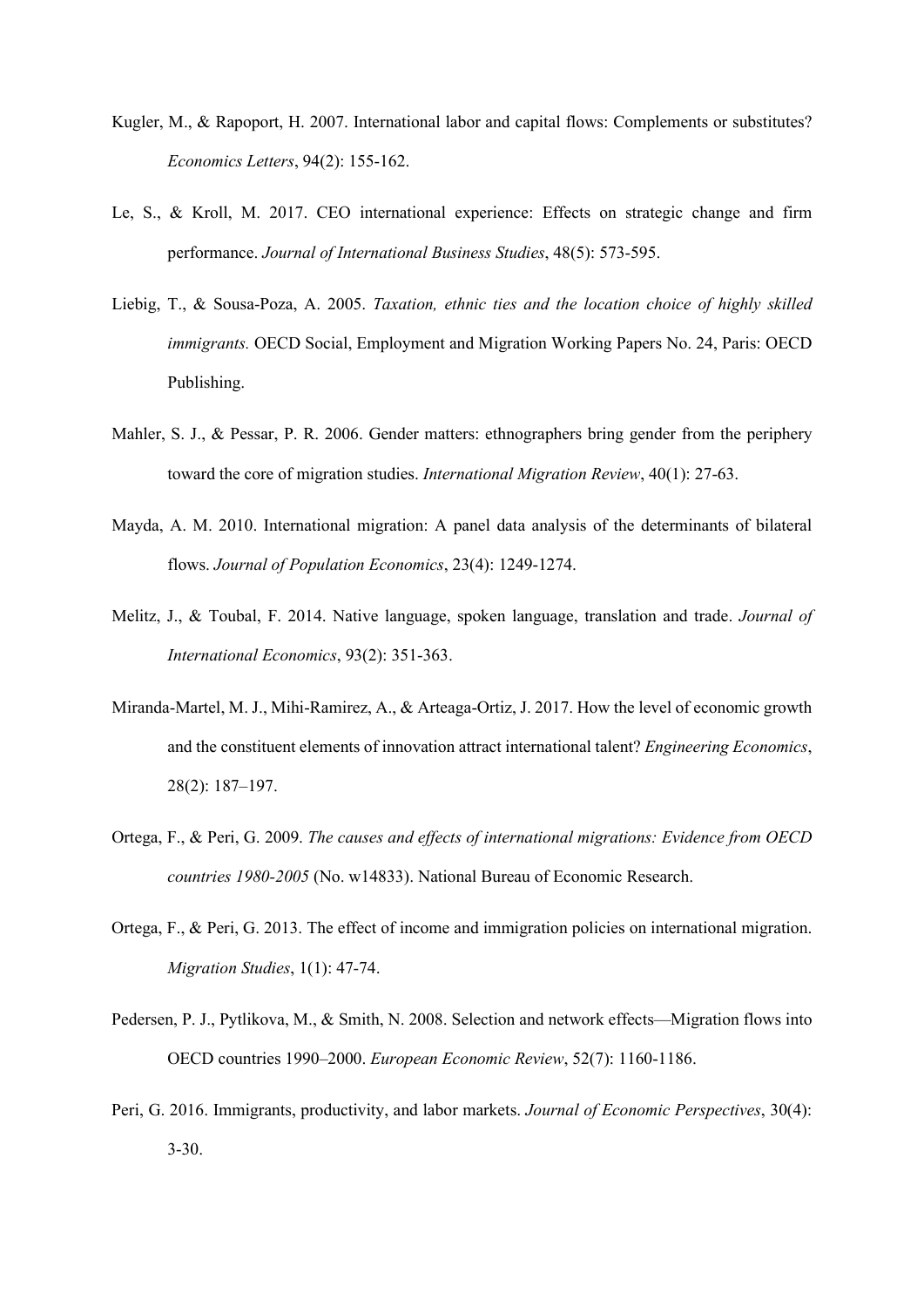- Richter, S., & Taylor, J. E. 2008. Gender and the determinants of international migration from rural Mexico over time. In *The international migration of women*: 51-99. Washington, DC: World Bank.
- Ruyssen, I., & Salomone, S. 2018. Female migration: A way out of discrimination? *Journal of Development Economics*, 130: 224-241.
- Sepulveda, L., Syrett, S., & Lyon, F. 2011. Population superdiversity and new migrant enterprise: The case of London. *Entrepreneurship & Regional Development*, 23(7-8): 469-497.
- Sullivan, D. G. 2001. A note on the estimation of linear regression models with heteroskedastic measurement errors. Working Paper Series WP-01-23, Federal Reserve Bank of Chicago.
- Tarique, I., & Schuler, R. S. 2010. Global talent management: Literature review, integrative framework, and suggestions for further research. *Journal of World Business*, 45(2): 122-133.
- Thomas, A. B. 1988. Does leadership make a difference to organizational performance? *Administrative Science Quarterly*, 33(3): 388-400.
- Todaro, M. P. 1969. A model of labor migration and urban unemployment in less developed countries. *American Economic Review*, 59(1): 138-148.
- Tong, S. Y. 2005. Ethnic networks in FDI and the impact of institutional development. *Review of Development Economics*, 9(4): 563-580.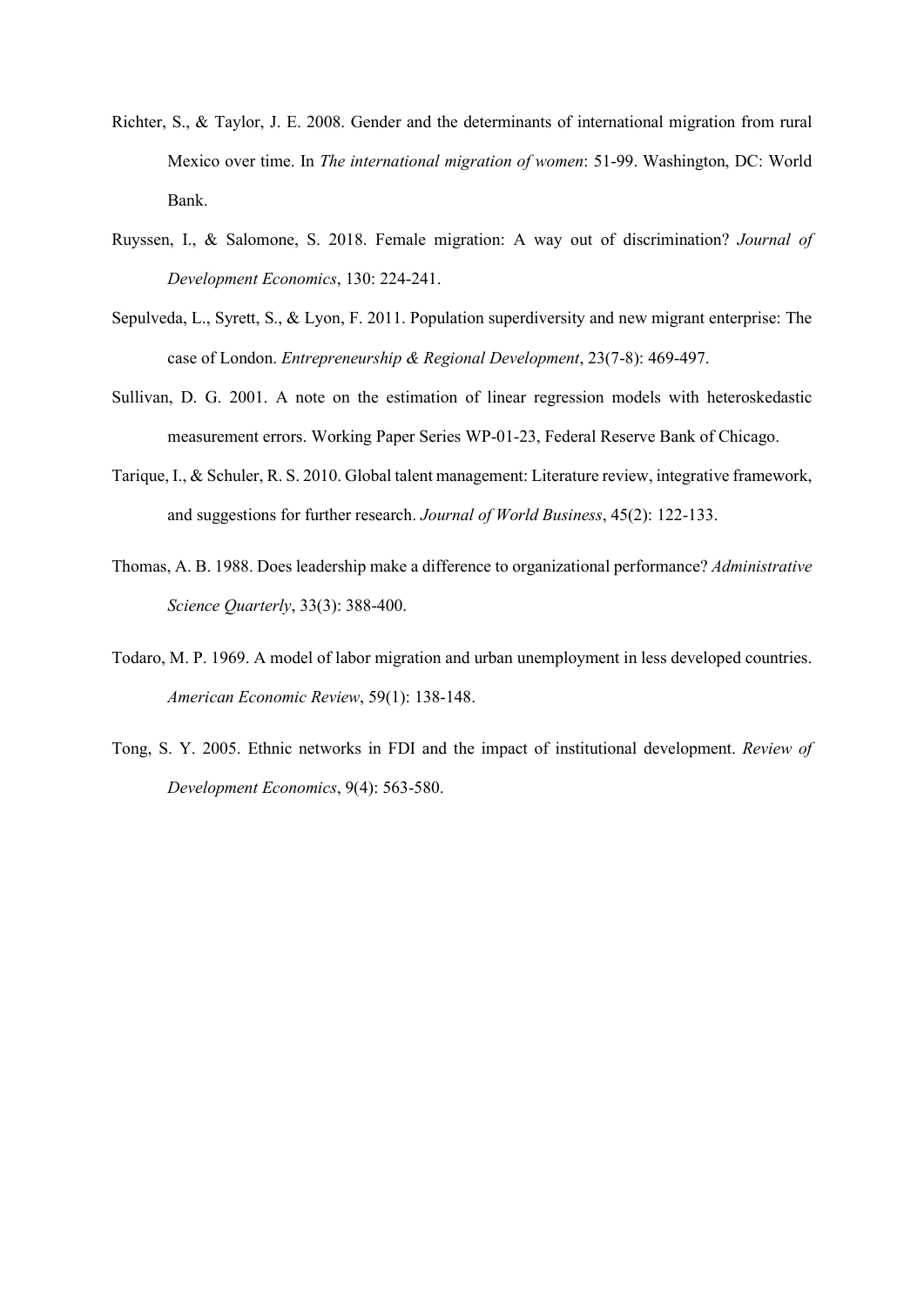

**FIGURE 1.** Percentage of immigrants in the total working population, (destination), 2010–2011

Source: Database on Immigrants in OECD Countries (DIOC)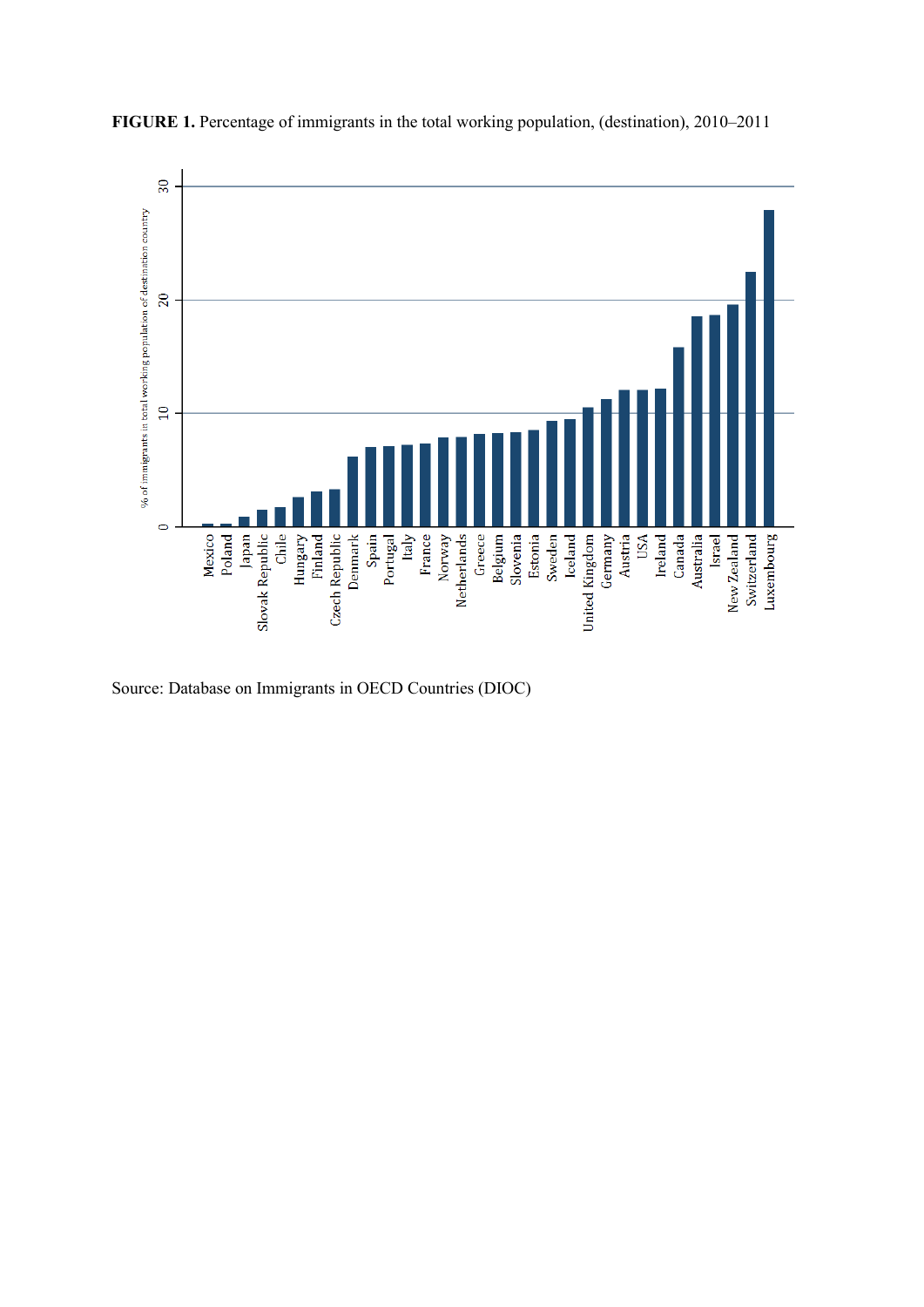

**FIGURE 2.** Stock of highly skilled migrants in OECD countries (destination), 2010–2011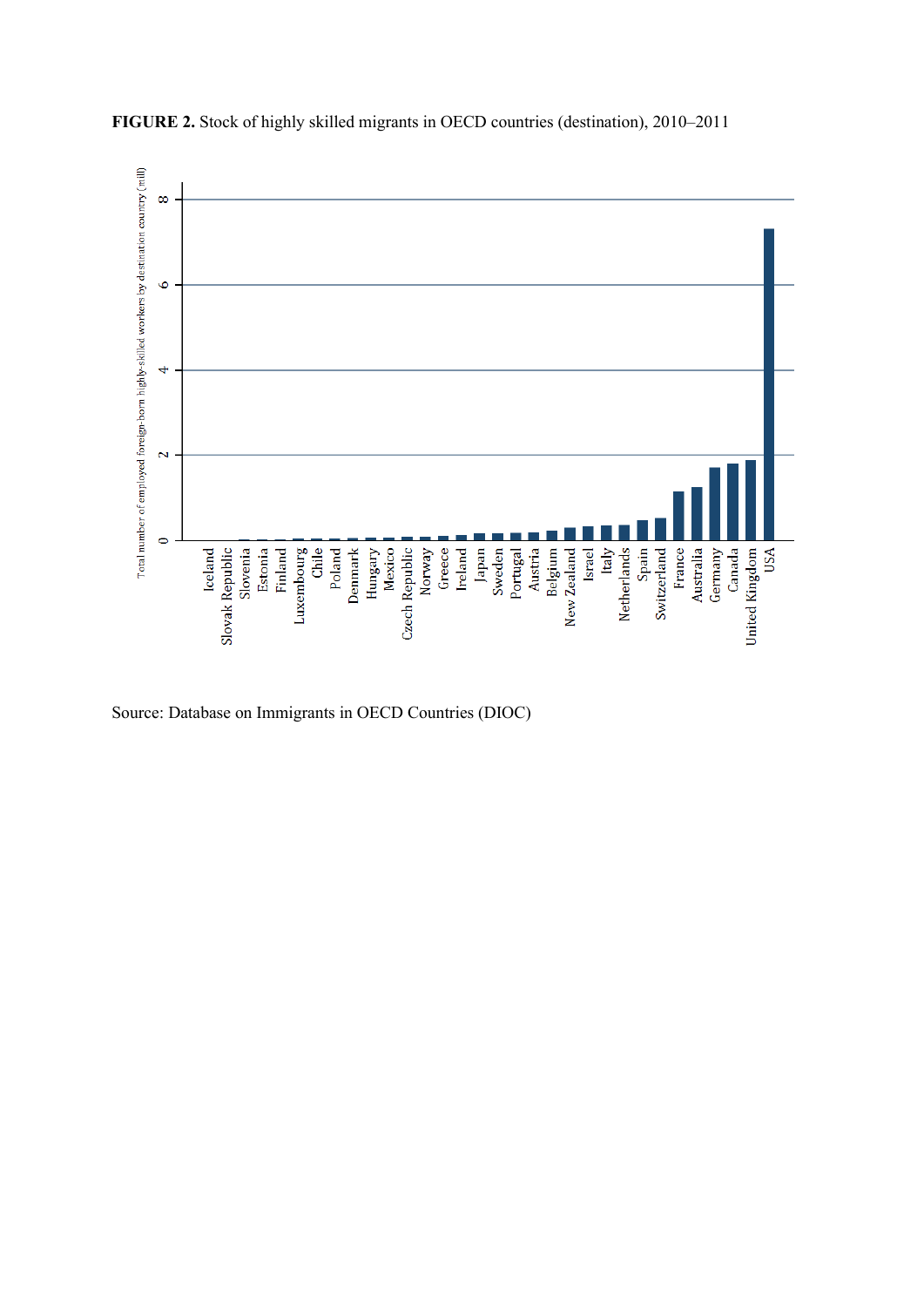

**FIGURE 3.** Stock of manager migrants in OECD countries (destination), 2010–2011

Source: Database on Immigrants in OECD Countries (DIOC)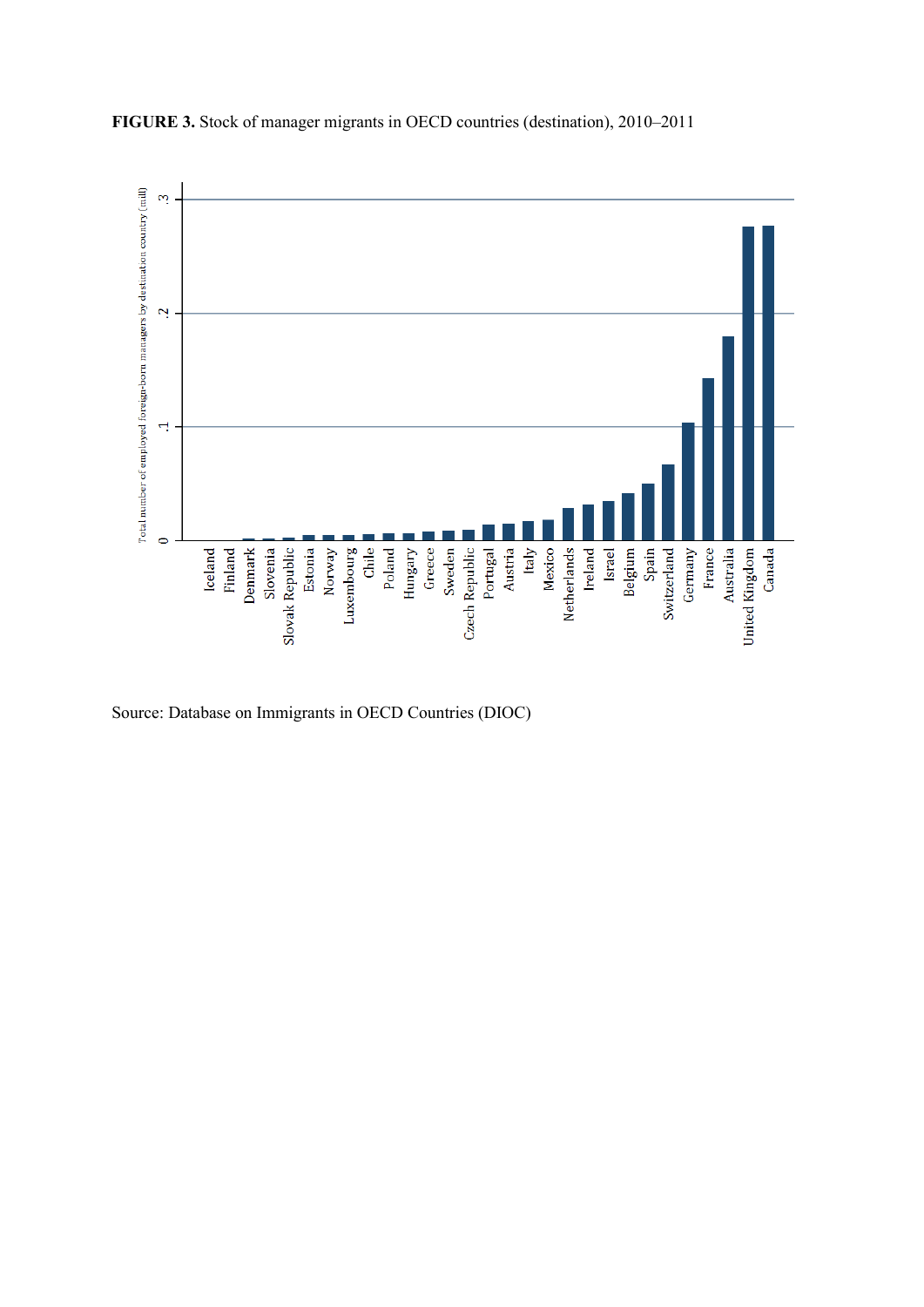

**FIGURE 4.** Stock of executive migrants in OECD countries (destination), 2010–2011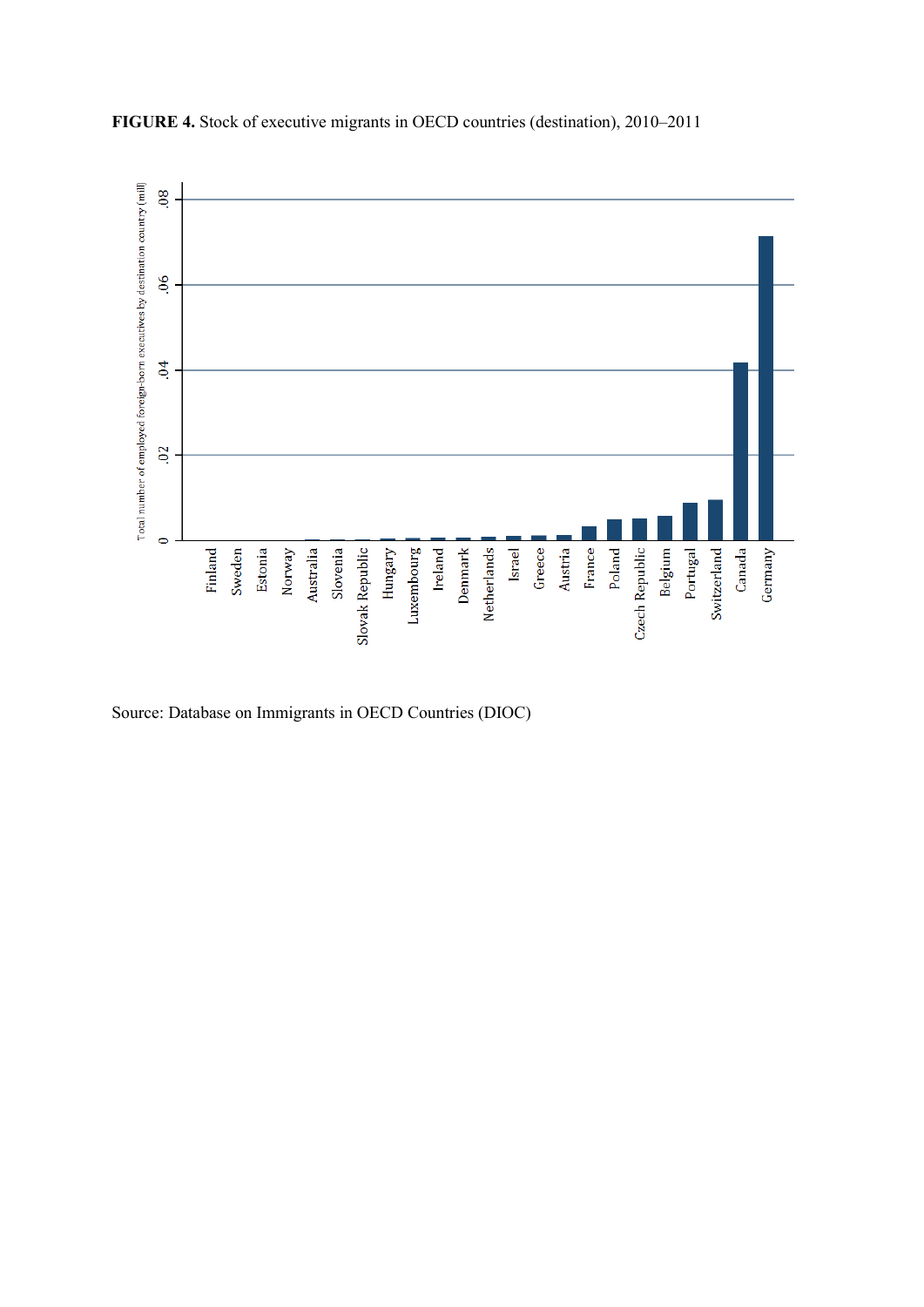

**FIGURE 5.** Share of managers (in highly skilled migrants) in OECD countries (destination), 2010–

2011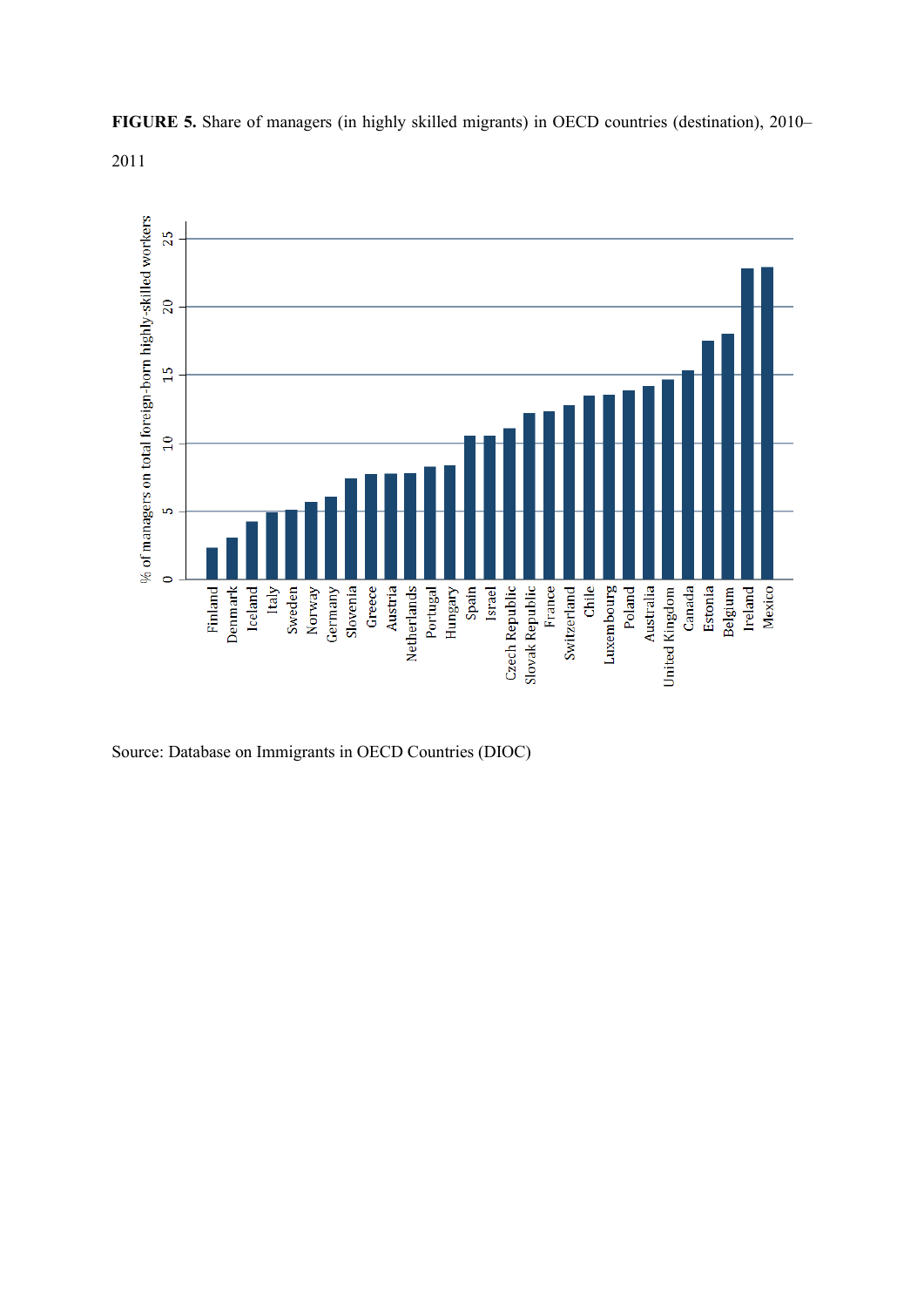

**FIGURE 6.** Share of executives (in highly skilled migrants) in OECD countries (destination), 2010–

2011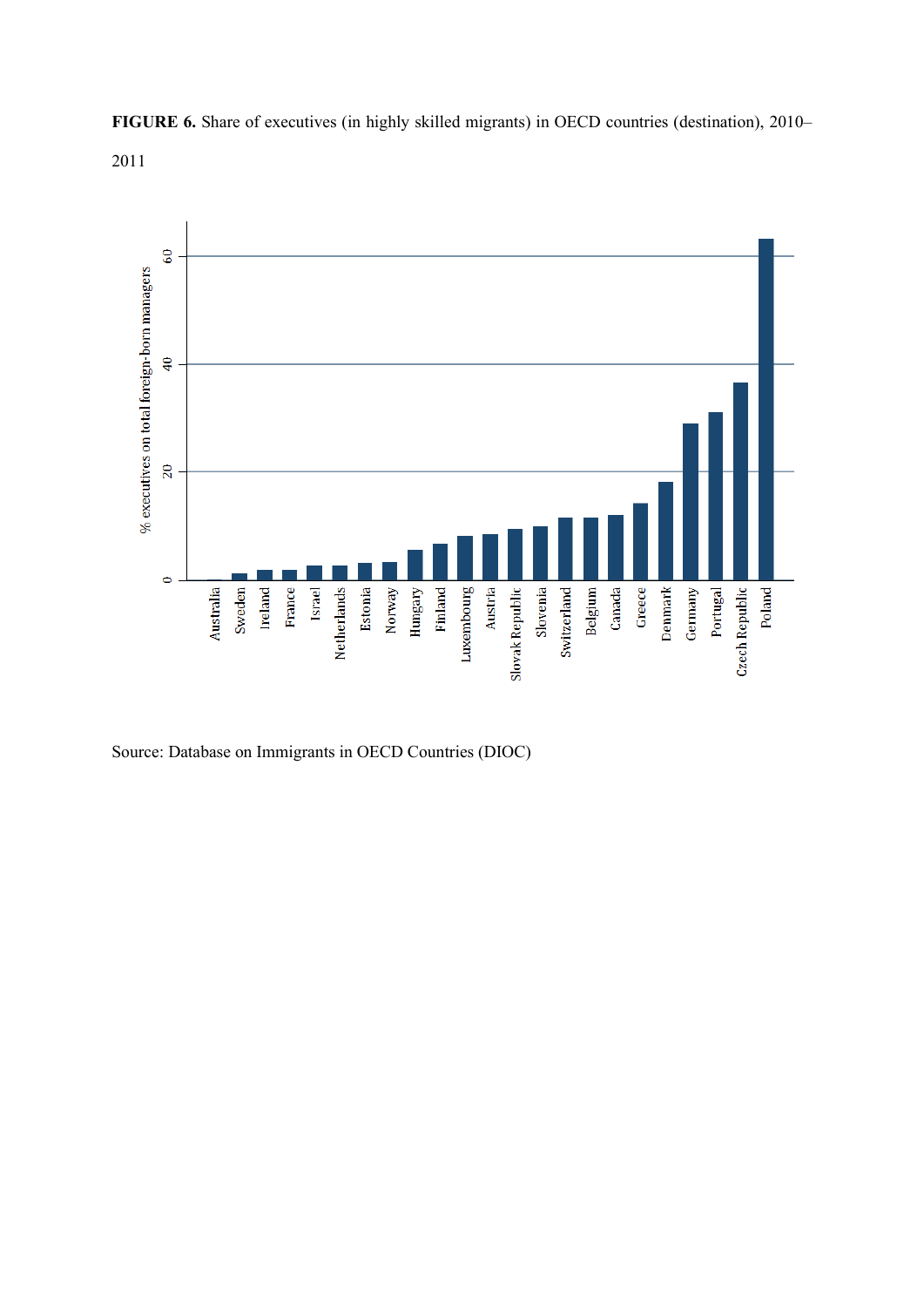| Destination          | Managers    | Executives  |  |
|----------------------|-------------|-------------|--|
| country              | Number of   | Number of   |  |
|                      | individuals | individuals |  |
| Australia            | 179,944     | 292         |  |
| Austria              | 14,601      | 1,342       |  |
| Belgium              | 41,543      | 5,689       |  |
| Canada               | 277,460     | 41,710      |  |
| Chile                | 5,620       | <b>NA</b>   |  |
| Czech Republic       | 9,345       | 5,152       |  |
| Denmark              | 1,858       | 720         |  |
| Estonia              | 4,854       | 170         |  |
| Finland              | 781         | 104         |  |
| France               | 142,865     | 3,298       |  |
| Germany              | 103,591     | 71,387      |  |
| Greece               | 7,882       | 1,262       |  |
| Hungary              | 6,387       | 403         |  |
| Iceland              | 218         | <b>NA</b>   |  |
| Ireland              | 31,943      | 676         |  |
| Israel               | 34,761      | 1,067       |  |
| Italy                | 17,291      | <b>NA</b>   |  |
| Japan                | <b>NA</b>   | <b>NA</b>   |  |
| Luxembourg           | 5,336       | 581         |  |
| Mexico               | 18,266      | <b>NA</b>   |  |
| Netherlands          | 28,309      | 959         |  |
| New Zealand          | <b>NA</b>   | <b>NA</b>   |  |
| Norway               | 5,322       | 181         |  |
| Poland               | 5,944       | 5,049       |  |
| Portugal             | 14,341      | 8,734       |  |
| Slovak Republic      | 2,566       | 356         |  |
| Slovenia             | 1,937       | 302         |  |
| Spain                | 50,015      | <b>NA</b>   |  |
| Sweden               | 8,735       | 140         |  |
| Switzerland          | 66,970      | 9,531       |  |
| United Kingdom       | 276,440     | <b>NA</b>   |  |
| <b>United States</b> | <b>NA</b>   | <b>NA</b>   |  |

**TABLE 1.** Summary statistics: Managers and executives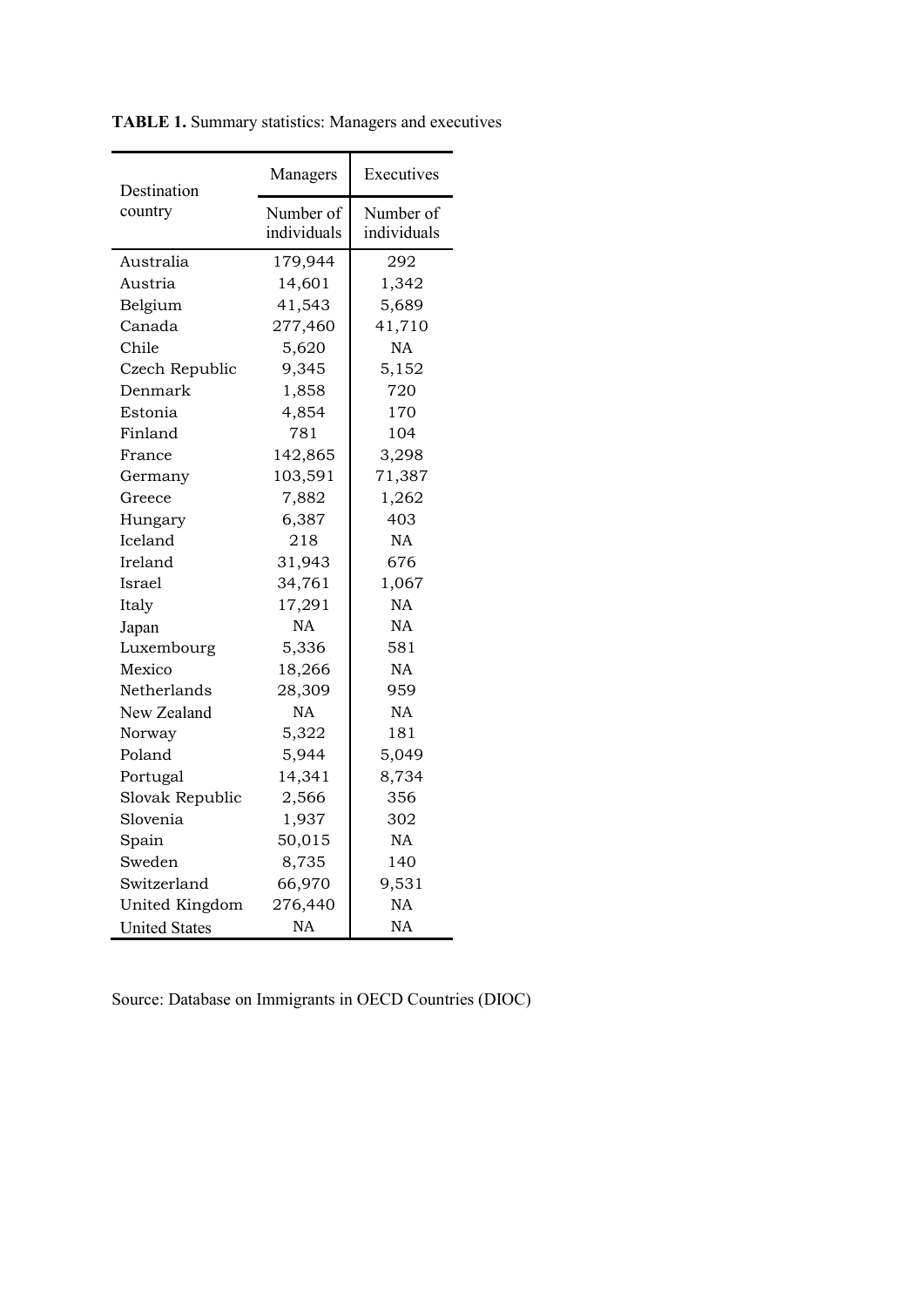| Origin                |                          | Gender                 |                          |  |
|-----------------------|--------------------------|------------------------|--------------------------|--|
| <b>Highly skilled</b> | Number of<br>individuals | <b>Highly skilled</b>  | Number of<br>individuals |  |
| Non-OECD              | 11,405,310               | Men                    | 9,055,515                |  |
| <b>OECD</b>           | 7,937,362                | Women<br>Not specified | 8,056,509<br>2,192,675   |  |
|                       |                          |                        |                          |  |
| <b>Managers</b>       | Number of<br>individuals | <b>Managers</b>        | Number of<br>individuals |  |
| Non-OECD              | 704,586                  | Men                    | 696,136                  |  |
| <b>OECD</b>           | 660,539                  | Women                  | 397,688                  |  |
|                       |                          | Not specified          | 271,301                  |  |
|                       |                          |                        |                          |  |
| <b>Executives</b>     | Number of<br>individuals | <b>Executives</b>      | Number of<br>individuals |  |
| Non-OECD              | 71,076                   | Men                    | 102,720                  |  |
| <b>OECD</b>           | 88,029                   | Women                  | 36,344                   |  |
|                       |                          | Not specified          | 20,041                   |  |

**TABLE 2.** Summary statistics: Stocks by origin and gender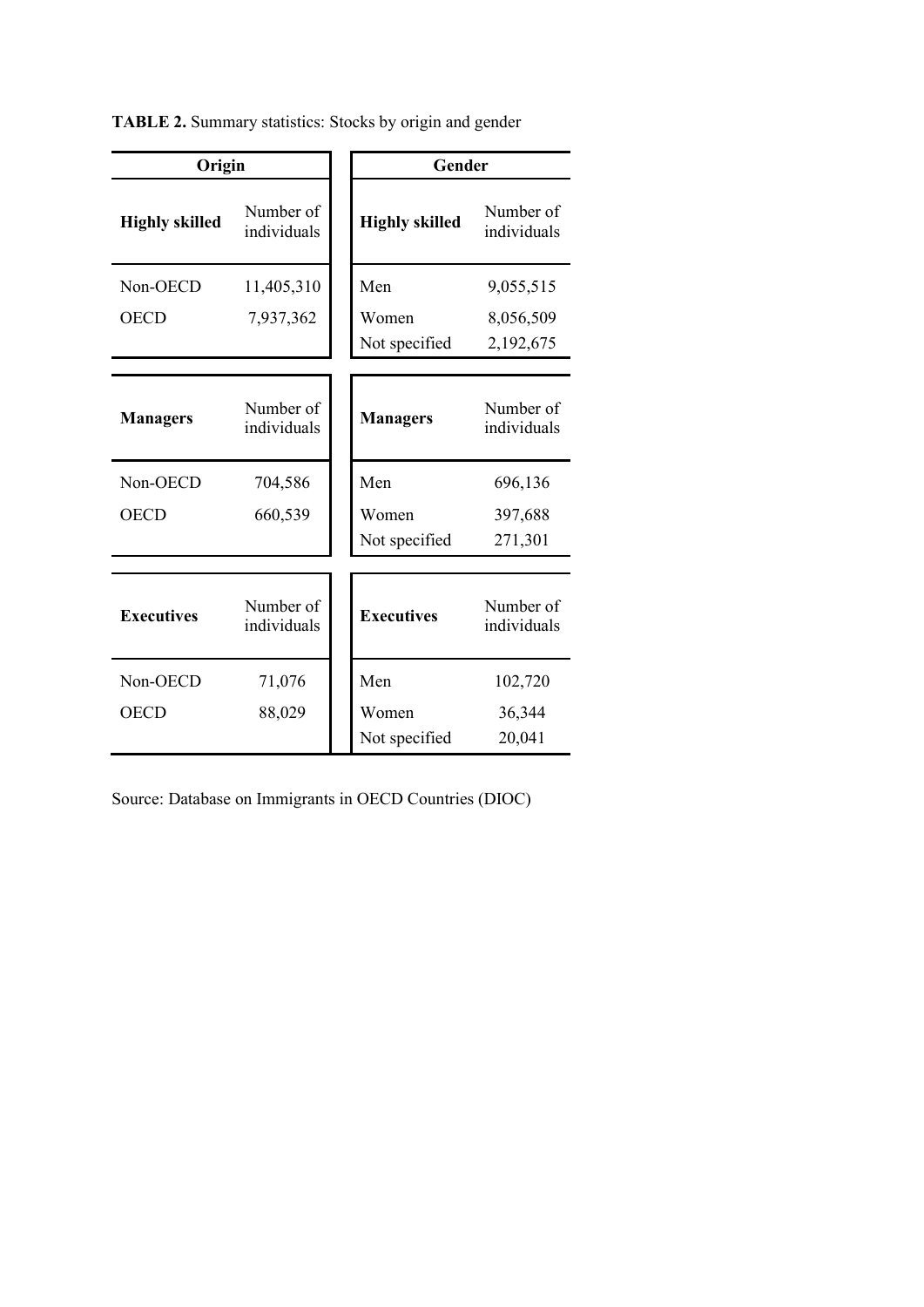# **TABLE 3.** Variables

| Variable                          | <b>Definition</b>                                                                                                                                                               | <b>Source</b>                          |  |  |  |
|-----------------------------------|---------------------------------------------------------------------------------------------------------------------------------------------------------------------------------|----------------------------------------|--|--|--|
| Dependent variable                |                                                                                                                                                                                 |                                        |  |  |  |
| Stock of migrants                 | Log of the stock of employed migrants in OECD countries during the 2010–2011 period                                                                                             | <b>OECD</b>                            |  |  |  |
|                                   | Economic conditions                                                                                                                                                             |                                        |  |  |  |
| GDP per capita                    | Log-difference between GDP per capita (US\$) in the destination country and income per capita in country<br>of origin                                                           | World Development<br>Indicators        |  |  |  |
| <b>FDI</b>                        | Log-difference between FDI stock in the country of origin and FDI stock at destination country                                                                                  | World Development<br>Indicators        |  |  |  |
|                                   | Cultural affinity                                                                                                                                                               |                                        |  |  |  |
| Common official<br>language       | A dummy, value of 1 when the country of origin and destination share a common official language                                                                                 | CEPII Language dataset                 |  |  |  |
| Common spoken<br>language         | An index that measures the share of population in the country of origin and destination with a common<br>spoken language                                                        | CEPII Language dataset                 |  |  |  |
| Common native<br>language         | An index that measures the share of population in the country of origin and destination with common<br>national language                                                        | <b>CEPII</b> Language dataset          |  |  |  |
| Linguistic proximity              | Measures the proximity of the languages between destination and origin countries according to the<br>Ethnologue classification of language trees                                | CEPII Language dataset                 |  |  |  |
| Colonial relationship             | Evaluates whether the country of origin shares colonial ties with the country of destination, $1 = yes$ , $0 = no$                                                              | <b>CEPII</b> GeoDist dataset           |  |  |  |
| Shared border                     | Assesses whether the country of origin shares a border with the country of destination, 1=yes, 0=no                                                                             | <b>CEPII</b> GeoDist dataset           |  |  |  |
|                                   | <b>Institutions</b>                                                                                                                                                             |                                        |  |  |  |
| Days spent to start a<br>business | Measures the number of calendar days needed to complete the procedures to legally operate a business,<br>difference in days spent between destination and origin countries      | Doing Business database,<br>World Bank |  |  |  |
| EU membership                     | A dummy variable, 1= destination country is EU and OECD member, 0=non-member of EU. It is<br>employed as a proxy for the impact of freedom of movement for EU national migrants |                                        |  |  |  |
| Quality of life                   |                                                                                                                                                                                 |                                        |  |  |  |
| Quality of life                   | A survey question, evaluates the level of the quality of life in the destination countries                                                                                      | <b>IMD-World</b>                       |  |  |  |
|                                   |                                                                                                                                                                                 | Competitiveness Center                 |  |  |  |
|                                   | Other                                                                                                                                                                           |                                        |  |  |  |
| Gender                            | A dummy variable, 1=female, 0=male                                                                                                                                              |                                        |  |  |  |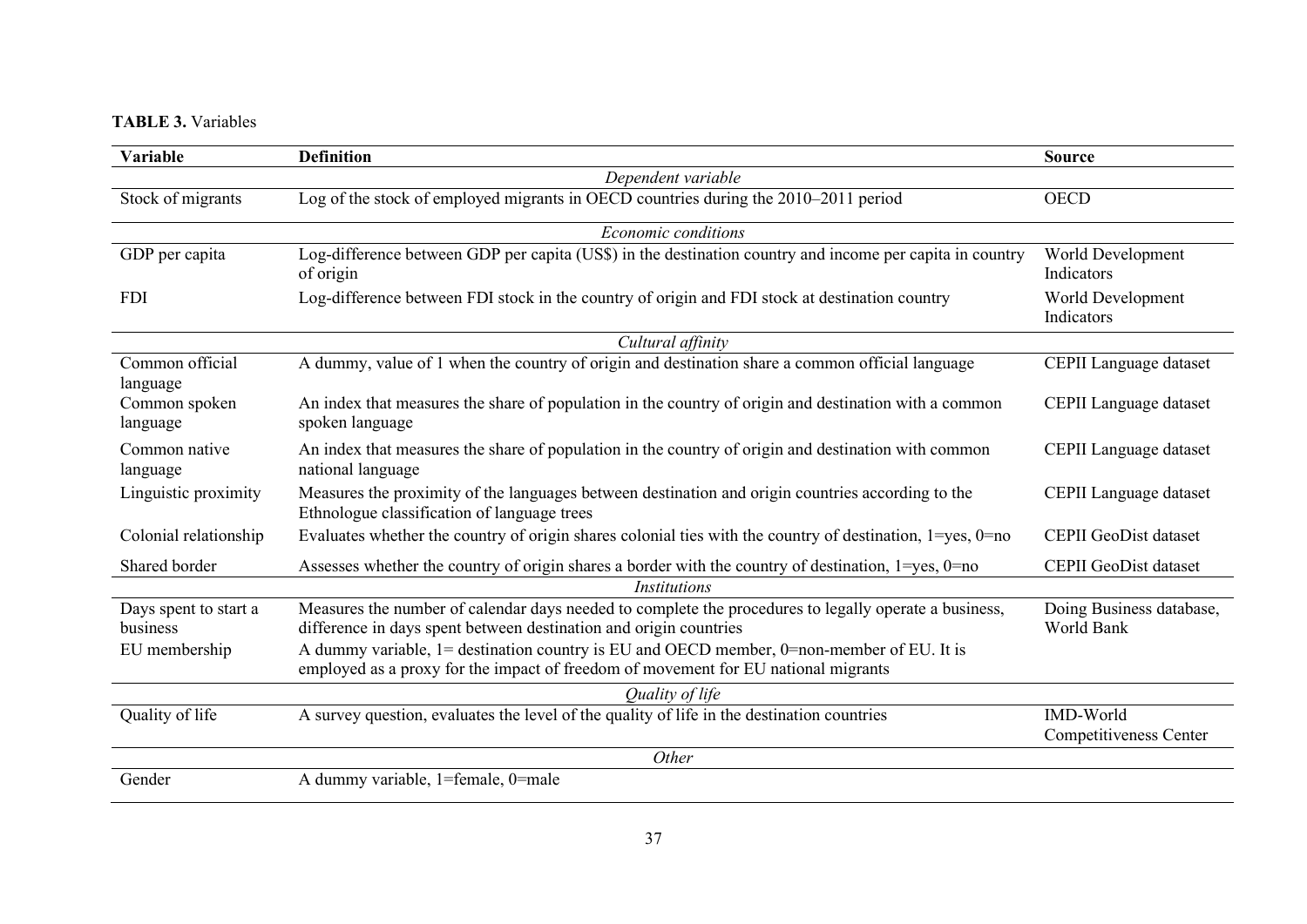**FIGURE 7.** A model of managers' and executives' international mobility

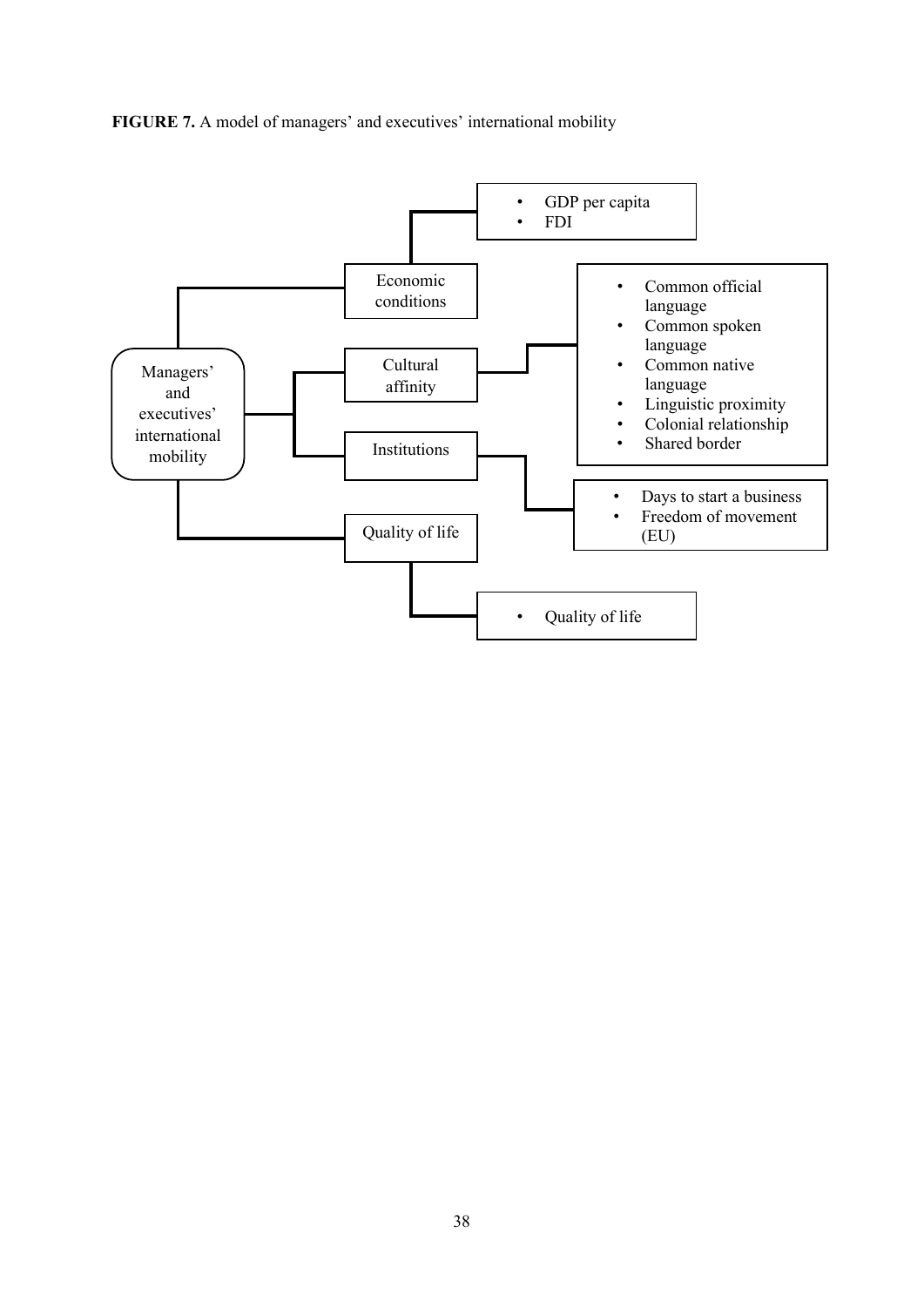|                          | (1)              | (2)               | (3)      | (4)              | (5)               | (6)        |
|--------------------------|------------------|-------------------|----------|------------------|-------------------|------------|
| <b>VARIABLES</b>         | Lower<br>skilled | Highly<br>skilled | Managers | Lower<br>skilled | Highly<br>skilled | Managers   |
| GDP per capita           | $0.14***$        | $0.07***$         | 0.07     | $0.21***$        | $0.11***$         | $-0.02$    |
|                          | (0.03)           | (0.03)            | (0.07)   | (0.03)           | (0.03)            | (0.01)     |
| <b>FDI</b>               | $-0.01$          | $0.07***$         | 0.02     | $-0.04**$        | $0.04**$          | 0.01       |
|                          | (0.02)           | (0.02)            | (0.06)   | (0.02)           | (0.02)            | (0.07)     |
| Common official language |                  |                   |          | $0.30***$        | $0.48***$         | $0.57***$  |
|                          |                  |                   |          | (0.03)           | (0.04)            | (0.12)     |
| Common spoken language   |                  |                   |          | $0.88***$        | $0.60***$         | $0.96***$  |
|                          |                  |                   |          | (0.10)           | (0.11)            | (0.35)     |
| Common native language   |                  |                   |          | $0.68***$        | $0.62***$         | $-0.18$    |
|                          |                  |                   |          | (0.11)           | (0.12)            | (0.38)     |
| Linguistic proximity     |                  |                   |          | $0.03**$         | $0.09***$         | $0.15***$  |
|                          |                  |                   |          | (0.01)           | (0.01)            | (0.04)     |
| Colonial relationship    |                  |                   |          | $0.86***$        | $1.18***$         | $1.03***$  |
|                          |                  |                   |          | (0.04)           | (0.04)            | (0.13)     |
| Shared border            |                  |                   |          | $1.40***$        | $0.77***$         | $0.60**$   |
|                          |                  |                   |          | (0.06)           | (0.07)            | (0.27)     |
| Gender                   |                  |                   |          | $-0.11***$       | $-0.10***$        | $-0.31***$ |
|                          |                  |                   |          | (0.01)           | (0.01)            | (0.05)     |
| Constant                 | $1.77***$        | 0.14              | 1.81     | $2.03***$        | 0.51              | 2.99       |
|                          | (0.48)           | (0.48)            | (1.62)   | (0.56)           | (0.57)            | (1.99)     |
| Observations             | 63,083           | 44,816            | 4,486    | 51,103           | 36,242            | 3,525      |
| R-squared                | 0.54             | 0.58              | 0.59     | 0.57             | 0.62              | 0.61       |

**TABLE 4.** Regressions for lower skilled, highly skilled and manager stocks

\*\*\*p<0.01, \*\*p<0.05, \*p<0.1

Standard errors in parentheses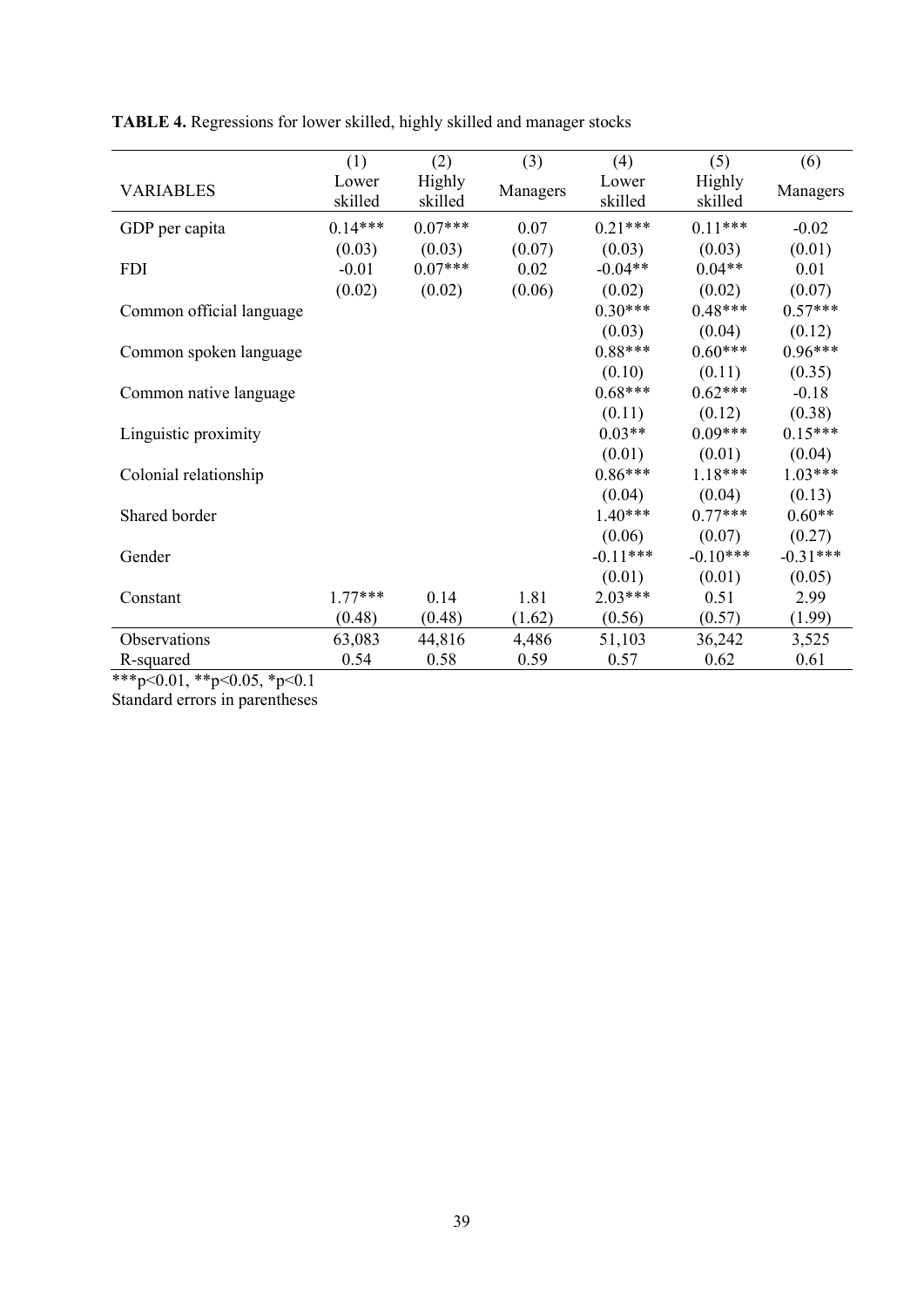|                          | (7)        | (8)        | (9)        | (10)       | (11)       | (12)       |
|--------------------------|------------|------------|------------|------------|------------|------------|
| <b>VARIABLES</b>         | Lower      | Highly     |            | Lower      | Highly     | Managers   |
|                          | skilled    | skilled    | Managers   | skilled    | skilled    |            |
| GDP per capita           | $0.20***$  | $0.11***$  | $-0.01$    | $0.20***$  | $0.11***$  | $-0.01$    |
|                          | (0.04)     | (0.04)     | (0.11)     | (0.04)     | (0.04)     | (0.11)     |
| <b>FDI</b>               | $-0.09***$ | $-0.02$    | $-0.02$    | $-0.09***$ | $-0.02$    | $-0.02$    |
|                          | (0.02)     | (0.02)     | (0.08)     | (0.02)     | (0.02)     | (0.08)     |
| Common official language | $0.50***$  | $0.67***$  | $0.62***$  | $0.50***$  | $0.67***$  | $0.62***$  |
|                          | (0.04)     | (0.04)     | (0.12)     | (0.04)     | (0.04)     | (0.12)     |
| Common spoken language   | $1.02***$  | $0.49***$  | $1.06***$  | $1.02***$  | $0.49***$  | $1.06***$  |
|                          | (0.11)     | (0.12)     | (0.38)     | (0.11)     | (0.12)     | (0.38)     |
| Common native language   | $0.70***$  | $0.82***$  | $-0.08$    | $0.70***$  | $0.82***$  | $-0.08$    |
|                          | (0.12)     | (0.13)     | (0.41)     | (0.12)     | (0.13)     | (0.41)     |
| Linguistic proximity     | $0.10***$  | $0.15***$  | $0.12***$  | $0.10***$  | $0.15***$  | $0.12***$  |
|                          | (0.01)     | (0.01)     | (0.04)     | (0.01)     | (0.01)     | (0.04)     |
| Colonial relationship    | $0.76***$  | $1.10***$  | $0.92***$  | $0.76***$  | $1.10***$  | $0.92***$  |
|                          | (0.04)     | (0.05)     | (0.14)     | (0.04)     | (0.05)     | (0.14)     |
| Shared border            | $1.20***$  | $0.48***$  | $0.63**$   | $1.20***$  | $0.48***$  | $0.63**$   |
|                          | (0.08)     | (0.09)     | (0.30)     | (0.08)     | (0.09)     | (0.30)     |
| Days to start a business | $-0.03***$ | $-0.03***$ | $-0.08***$ | $-0.01**$  | $-0.01***$ | $-0.06***$ |
|                          | (0.01)     | (0.01)     | (0.02)     | (0.00)     | (0.01)     | (0.02)     |
| EU membership            | $0.24***$  | $0.37***$  | $0.31***$  | $0.06*$    | $0.29***$  | $0.26**$   |
|                          | (0.03)     | (0.03)     | (0.12)     | (0.03)     | (0.04)     | (0.12)     |
| Quality of life          |            |            |            | $0.68***$  | $0.60***$  | $0.70***$  |
|                          |            |            |            | (0.06)     | (0.06)     | (0.16)     |
| Gender                   | $-0.09***$ | $-0.09***$ | $-0.31***$ | $-0.09***$ | $-0.09***$ | $-0.31***$ |
|                          | (0.01)     | (0.02)     | (0.05)     | (0.01)     | (0.02)     | (0.05)     |
| Constant                 | $2.97***$  | $1.62**$   | 3.27       | $-3.29***$ | $-3.97***$ | $-3.19*$   |
|                          | (0.63)     | (0.63)     | (2.11)     | (0.65)     | (0.63)     | (1.82)     |
| Observations             | 39,727     | 27,374     | 3,106      | 39,727     | 27,374     | 3,106      |
| R-squared                | 0.55       | 0.61       | 0.62       | 0.55       | 0.61       | 0.62       |

# **TABLE 4.** Continued

\*\*\*p<0.01, \*\*p<0.05, \*p<0.1

Standard errors in parentheses